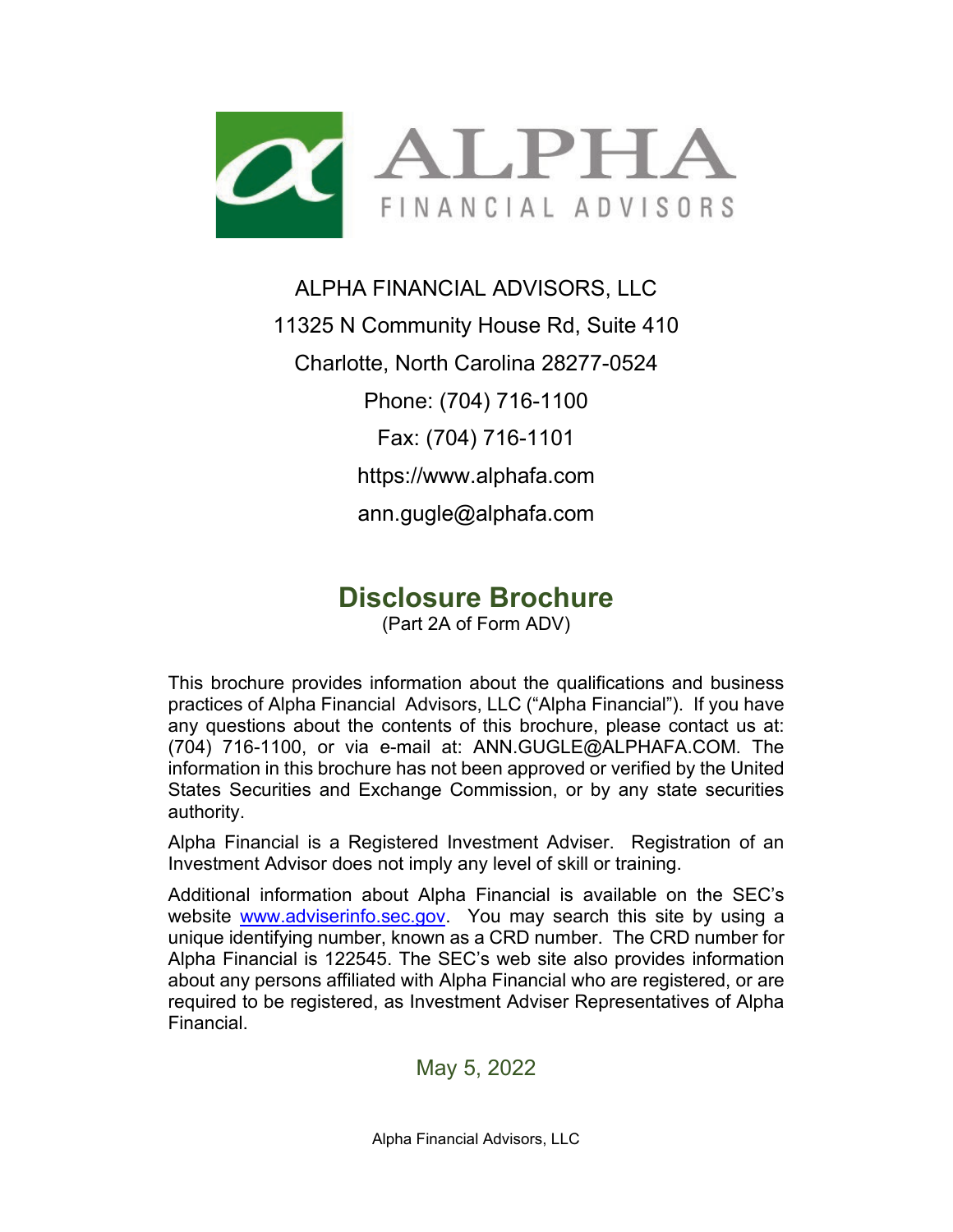

### <span id="page-1-1"></span><span id="page-1-0"></span>**Item 2: Material Changes**

#### **Annual Update**

The Material Changes section of this brochure will be updated annually or when material changes occur since the previous release of the Firm Brochure.

#### <span id="page-1-2"></span>**Material Changes since the Last Update**

Since the last update filed on March 18, 2022 enhancements were made to Item 4 regarding custody, and Alpha Financial made material disclosure changes to Item 15 as follows:

Item 15: Alpha Financial maintains passwords for client retirement accounts which can result in Alpha Financial having custody under Rule 206(4)-2 of the Advisers Act. Per the Rule, beginning in 2022, Alpha Financial has determined to submit all such passwords to an annual surprise CPA examination for as long as Alpha Financial engages in such practice.

**ANY QUESTIONS**: Alpha Financial's Chief Compliance Officer, Ann Gugle, remains available to address any questions regarding the above changes, or any other issue pertaining to this Brochure.

#### <span id="page-1-3"></span>**Full Brochure Available**

Whenever you would like to receive a complete copy of our Firm Brochure, please contact us by telephone at: (704) 716-1100 or by e-mail at: [ANN.GUGLE@ALPHAFA.COM.](mailto:ANN.GUGLE@ALPHAFA.COM)

Alpha Financial's Chief Compliance Officer, Ann Gugle, remains available to address any questions about this ADV Part 2A Brochure.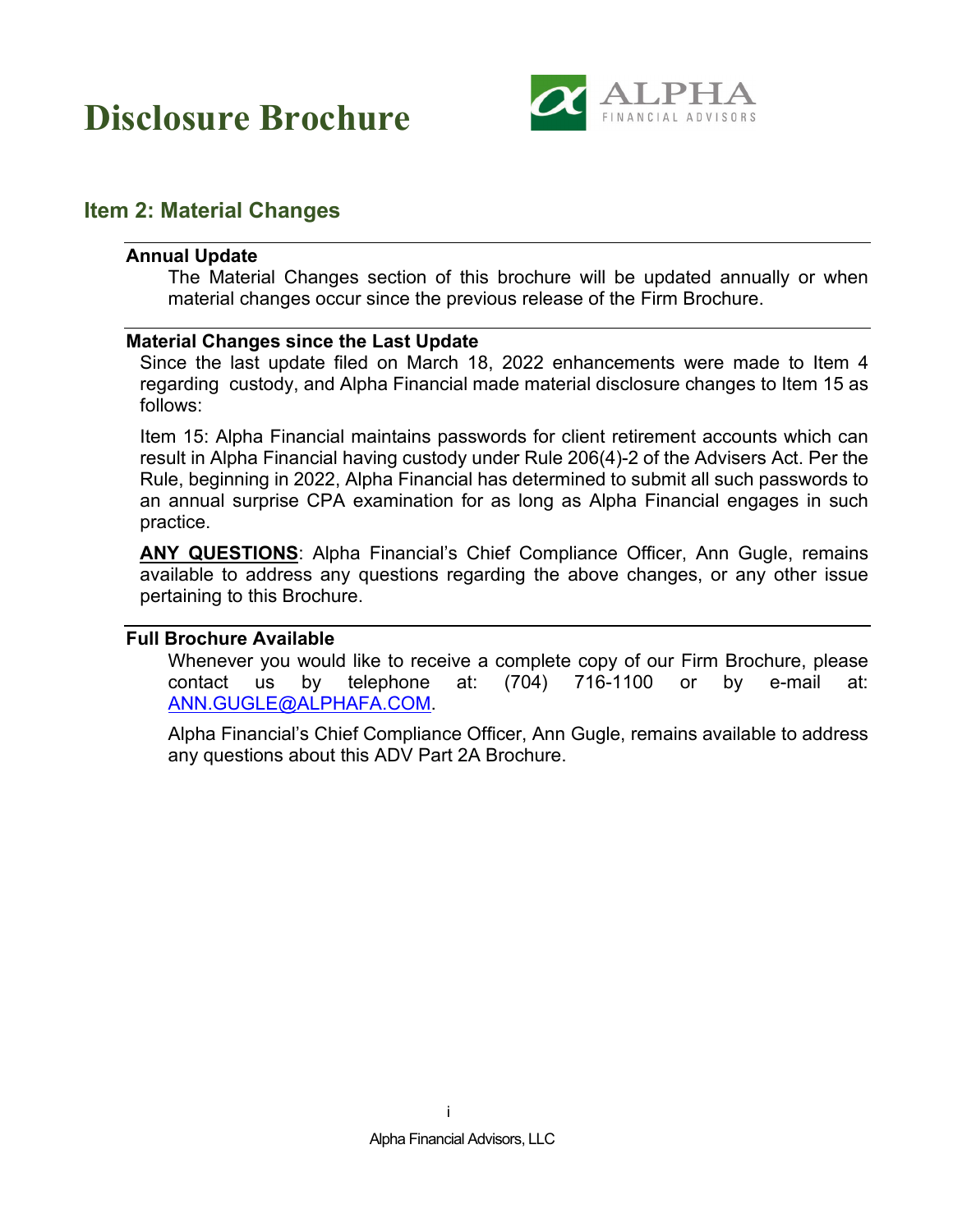

### **Item 3: Table of Contents**

| Item 8: Methods of Analysis, Investment Strategies and Risk of Loss  11       |  |
|-------------------------------------------------------------------------------|--|
|                                                                               |  |
|                                                                               |  |
|                                                                               |  |
|                                                                               |  |
| Item 10: Other Financial Industry Activities and Affiliations 13              |  |
| Item 11: Code of Ethics, Participation or Interest in Client Transactions and |  |
|                                                                               |  |
|                                                                               |  |

TOC<sub>1</sub>

Alpha Financial Advisors, LLC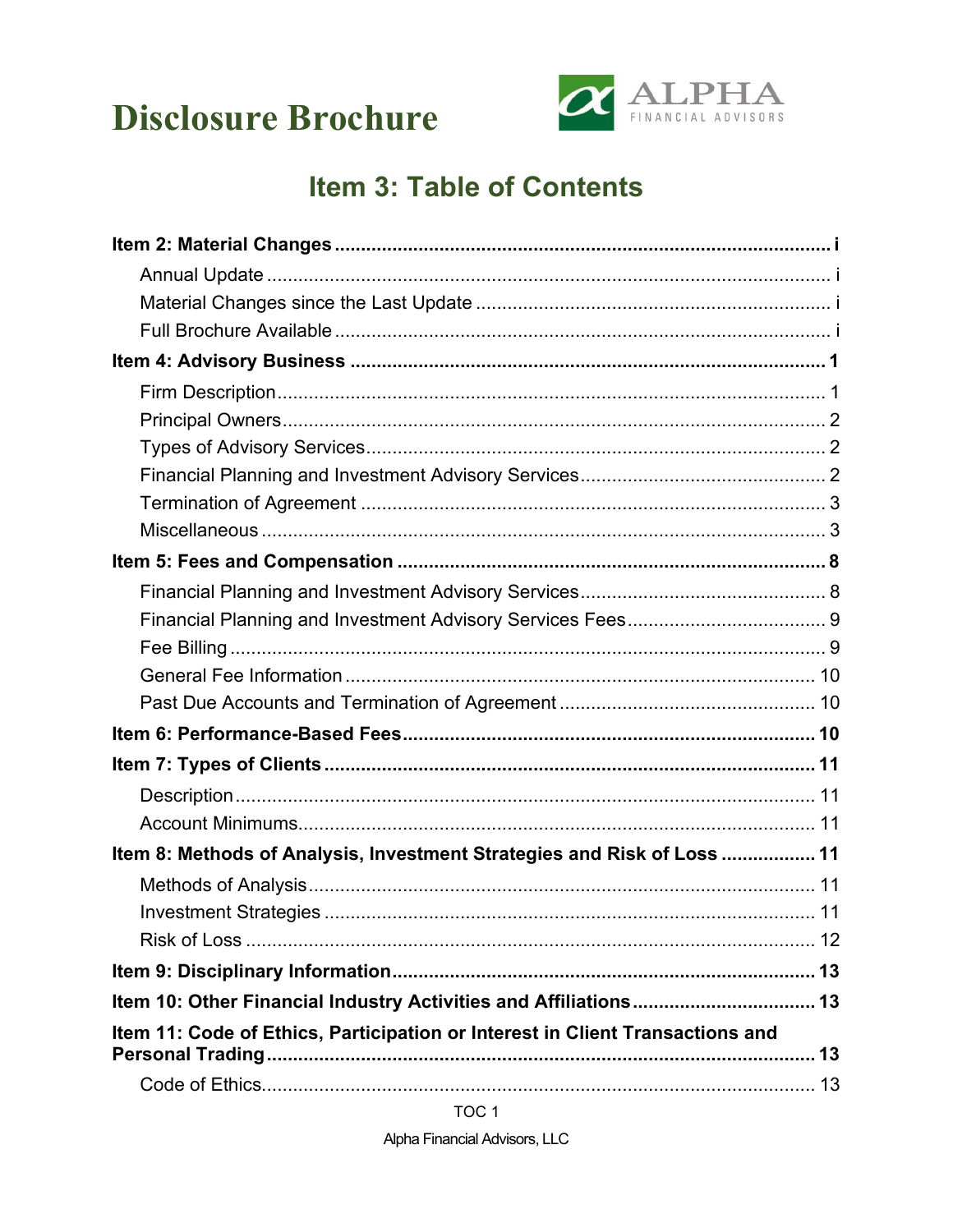

| Disasters |  |
|-----------|--|
|           |  |
|           |  |
|           |  |
|           |  |
|           |  |
|           |  |
|           |  |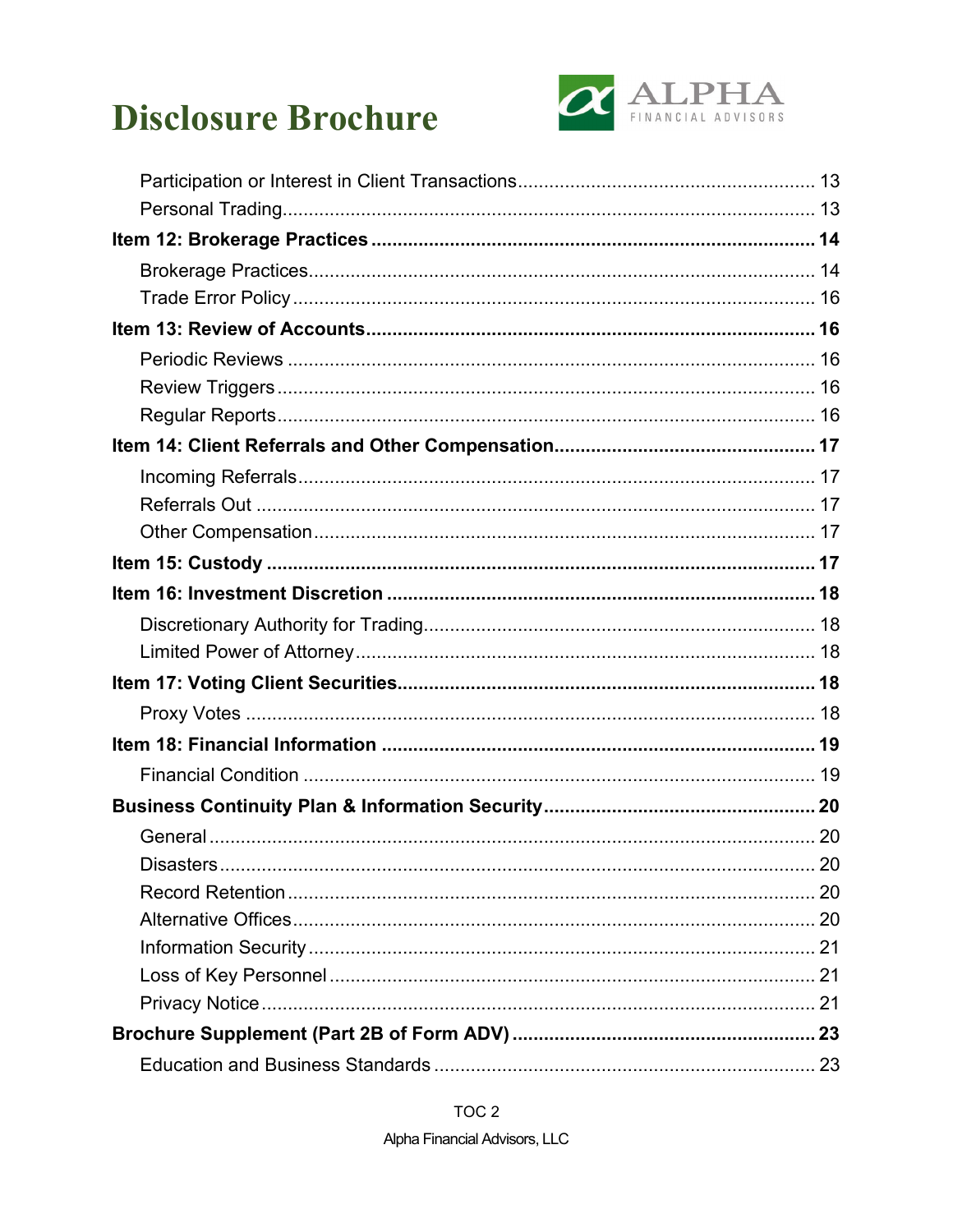

| ANN REILLEY GUGLE, CFP®, CPA, PFS - Principal, Chief Executive Officer, Chief |  |
|-------------------------------------------------------------------------------|--|
|                                                                               |  |
|                                                                               |  |
|                                                                               |  |
|                                                                               |  |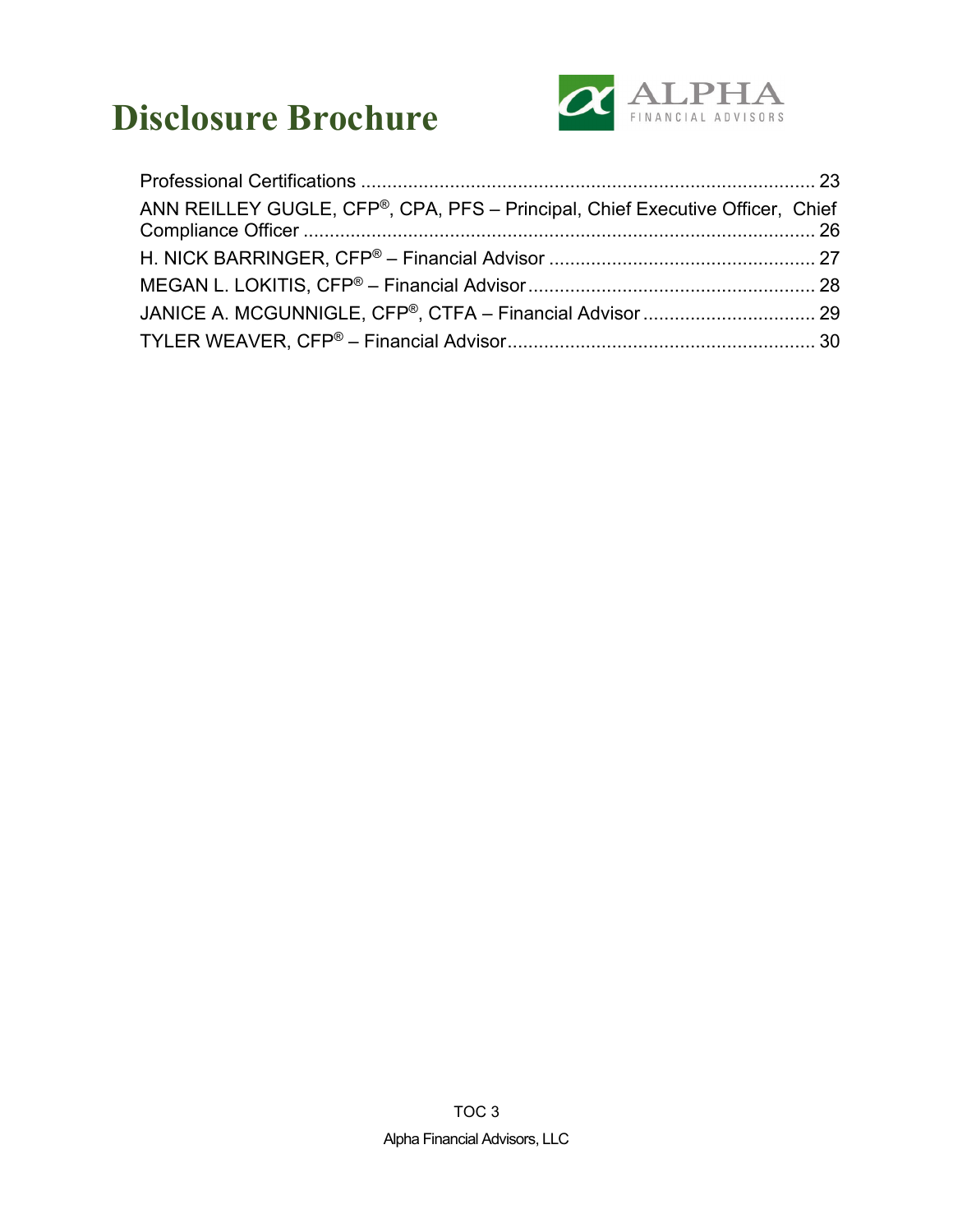

### <span id="page-5-1"></span><span id="page-5-0"></span>**Item 4: Advisory Business**

#### **Firm Description**

Alpha Financial Advisors, LLC ("Alpha Financial"), founded in 2002, is a SECregistered investment adviser headquartered in Charlotte, North Carolina.

Alpha Financial provides personalized, confidential financial planning and investment management to individuals, families, trusts, estates, and small businesses. Advice is provided through consultation with the client and may include: determination of financial objectives, identification of financial problems, cash flow management, tax planning, insurance review, investment management, education funding, retirement planning, and estate planning.

Investment advice is an integral part of financial planning. In addition, Alpha Financial advises clients regarding cash flow, college planning, retirement planning, tax planning and estate planning.

Alpha Financial may act as a custodian of client assets under certain circumstances outlined in Item 15. However, the client typically maintains asset control. Alpha Financial places trades for clients under a limited power of attorney. Assets under the direct management of Alpha Financial are held directly by independent custodian including Charles Schwab and Company, TD Ameritrade Institutional, Nationwide Advisory Solutions, my529 Plan and American Funds CollegeAmerica, in the client's name.

The goals and objectives for each client are documented in our client relationship management system. A written evaluation of each client's initial situation is provided to the client, often in the form of an Investment Objective Letter. Clients can impose reasonable restrictions on investing in certain securities or types of securities.

We may recommend other professionals (e.g., lawyers, accountants, insurance agents, real estate agents, etc.) at the request of the client. Other professionals are engaged directly by the client on an as-needed basis even when recommended by Alpha Financial. Conflicts of interest will be disclosed to the client in the unlikely event they should occur and managed in the best interests of the client.

The initial meeting, which may be by telephone, is free of charge and is considered an exploratory interview to determine the extent to which financial planning and investment management may be beneficial to the client.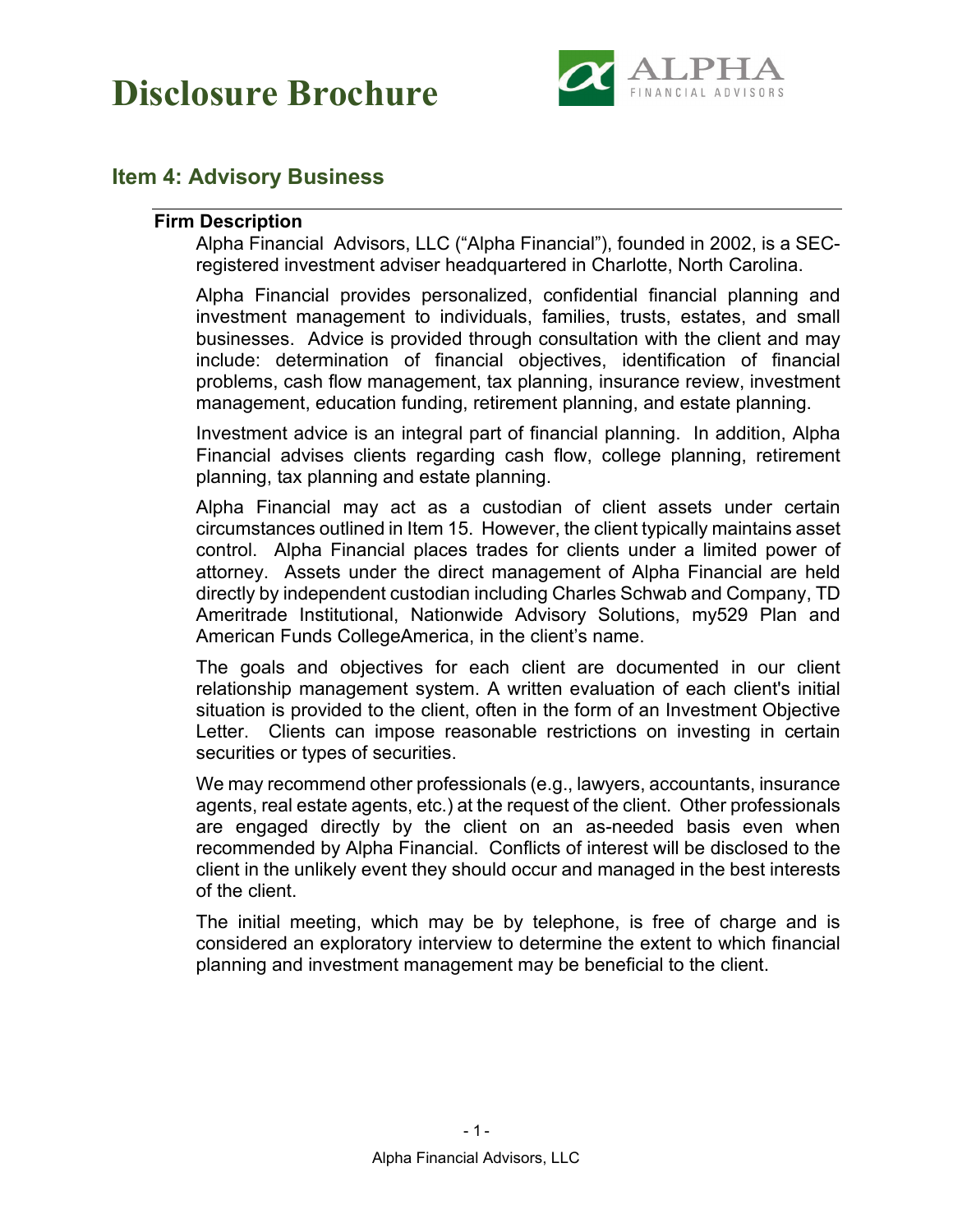

#### <span id="page-6-0"></span>**Principal Owners**

ANN REILLEY GUGLE is Alpha Financial's Managing Member, Chief Compliance Officer, and 95% principal owner.

As of January 1, 2022, H. NICK BARRINGER, is a 5% Member owner.

#### <span id="page-6-1"></span>**Types of Advisory Services**

Alpha Financial provides ongoing investment advisory and financial planning services. Advice is furnished to clients on financial planning matters not involving securities, such as taxation issues, insurance and estate planning services.

In performing its services, Alpha Financial is not required to verify any information received from the client or from the client's other professionals. Each client is advised that it remains his/her responsibility to promptly notify Alpha Financial when there is any change in his/her financial situation and/or financial objectives for the purpose of reviewing, evaluating, or revising previous recommendations and/or services.

As of December 31, 2021, Alpha Financial actively managed approximately \$412 million of clients' assets across 237 households primarily on a discretionary basis.

#### <span id="page-6-2"></span>**Financial Planning and Investment Advisory Services**

Financial Planning and Investment Advisory Services may include, but are not limited to: ongoing discretionary investment management based on an agreedupon investment objective and asset allocation; a net worth statement; a cash flow statement; strategic tax planning; a review of retirement plans including recommendations; a review of insurance policies and recommendations for changes; retirement planning scenarios; estate planning review and recommendations; and education planning with funding recommendations.

Alpha Financial manages client investment assets on a discretionary basis in order to integrate the financial plan and to provide ongoing in-depth advice. The financial plan is based on realistic and measurable goals, which are set along with objectives to reach the goals as defined. As goals and objectives change over time, recommendations are made and implemented on an ongoing basis.

Assets are invested primarily in no-load mutual funds and exchange-traded funds, usually through discount brokers or fund companies. Fund companies charge each fund shareholder an investment management fee that is disclosed in the fund prospectus. Discount brokerages may charge a transaction fee for the purchase of some funds.

The scope of work and fee for Investment Advisory Services is provided to the client in writing in the form of an Investment Advisory Agreement prior to the start of the relationship.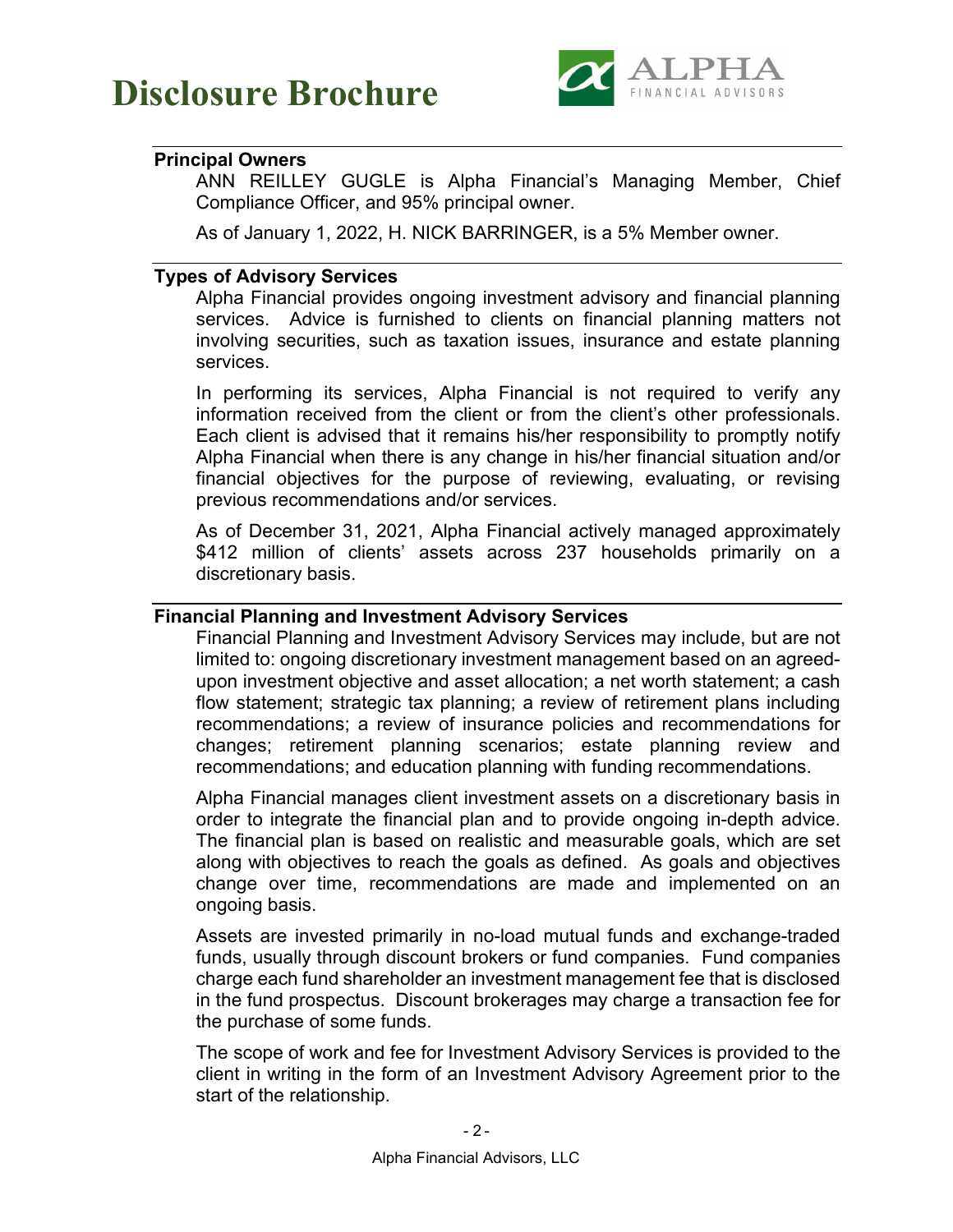

Although Financial Planning and Investment Advisory Services are an ongoing agreement and constant adjustments are required, the length of service to the client is at the client's discretion. The client or Alpha Financial may terminate an Agreement by written notice to the other party. At termination, fees will be billed on a pro rata basis for the portion of the quarter completed. The portfolio value at the completion of the prior full billing quarter is used as the basis for the fee computation, adjusted for the number of days the investments were managed during the billing quarter prior to termination.

#### <span id="page-7-0"></span>**Termination of Agreement**

Either the Client or Alpha Financial can terminate the engagement at any time by notifying the other party, in writing. As indicated above, upon termination, Alpha's Financial's earned but unpaid fees will be billed on a pro rata basis for the portion of the quarter that services were provided prior to termination.

#### <span id="page-7-1"></span>**Miscellaneous**

**Limitations of Financial Planning and Non-Investment Consulting/ Implementation Services**. To the extent requested by the client, Alpha Financial will generally provide financial planning and related consulting services regarding matters such as tax and estate planning, insurance, etc. Alpha Financial will generally provide such consulting services inclusive of its advisory fee set forth at Item 5 below (exceptions could occur based upon assets under management, extraordinary matters, special projects, standalone planning engagements, etc. for which Firm may charge a separate or additional fee). **Please Note**. Alpha Financial believes that it is important for the client to address financial planning issues on an ongoing basis. Alpha Financial's advisory fee, as set forth at Item 5 below, will remain the same regardless of whether or not the client determines to address financial planning issues with Alpha Financial. **Please Also Note**: Alpha Financial **does not** serve as an attorney, accountant, or insurance agent, and no portion of our services should be construed as same. Accordingly, Alpha Financial **does not** prepare legal documents, prepare tax returns, or sell insurance products. To the extent requested by a client, we may recommend the services of other professionals for non-investment implementation purpose (i.e., attorneys, accountants, insurance, etc.). The client is not under any obligation to engage any such professional(s). The client retains absolute discretion over all such implementation decisions and is free to accept or reject any recommendation from Alpha Financial and/or its representatives. If the client engages any professional (i.e., attorney, accountant, insurance agent, etc.), recommended or otherwise, and a dispute arises thereafter relative to such engagement, the client agrees to seek recourse exclusively from the engaged professional. At all times, the engaged licensed professional[s] (i.e. attorney, accountant, insurance agent, etc.), and **not** Alpha Financial, shall be responsible for the quality and competency of the services provided.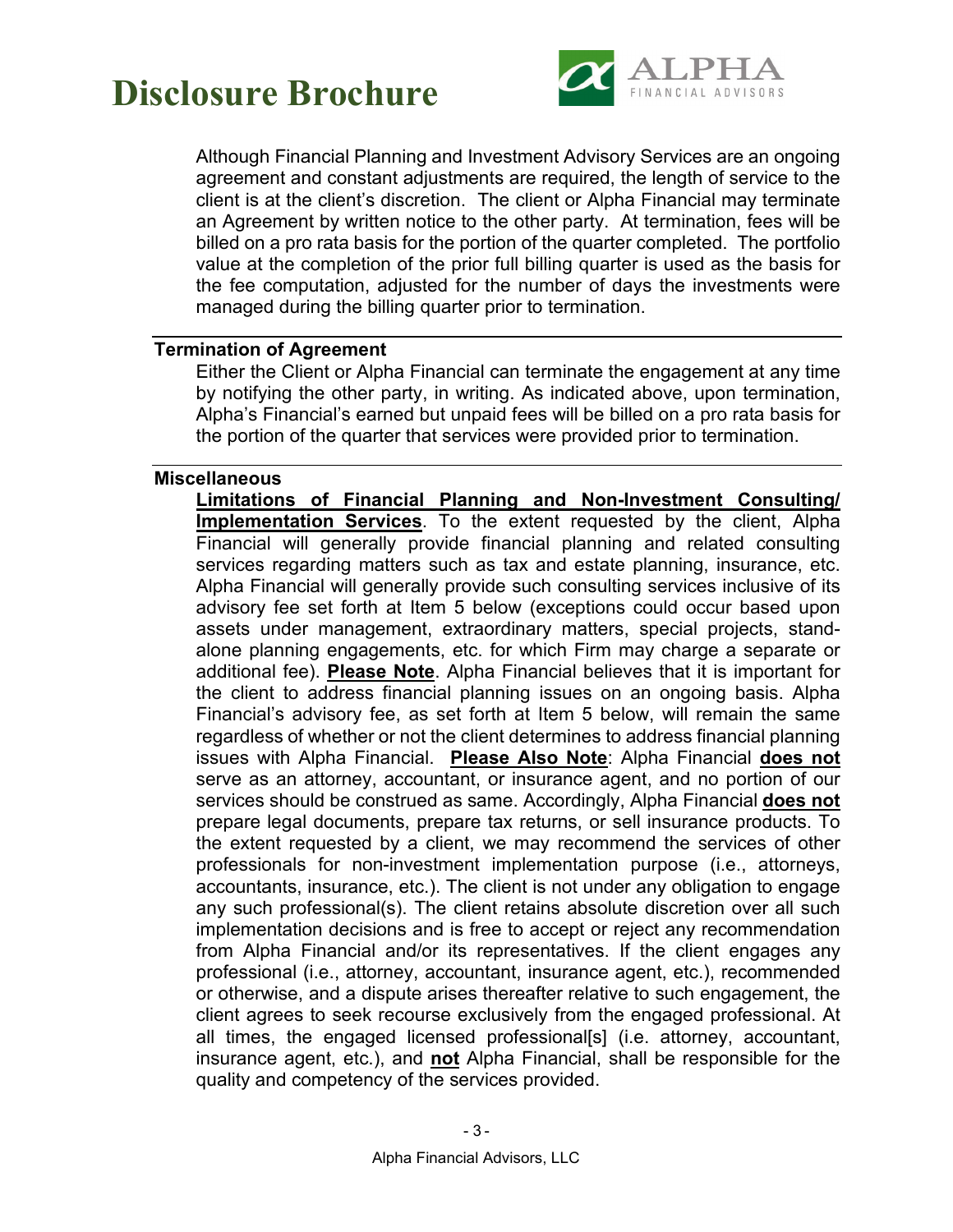

### **Please Note**: **Retirement Rollovers-Potential for Conflict of Interest**: A

client or prospective client leaving an employer typically has four options regarding an existing retirement plan (and may engage in a combination of these options): (i) leave the money in the former employer's plan, if permitted, (ii) roll over the assets to the new employer's plan, if one is available and rollovers are permitted, (iii) roll over to an Individual Retirement Account ("IRA"), or (iv) cash out the account value (which could, depending upon the client's age, result in adverse tax consequences). If Alpha Financial recommends that a client roll over their retirement plan assets into an account to be managed by Alpha Financial, such a recommendation creates a conflict of interest if Alpha Financial will earn new (or increase its current) compensation as a result of the rollover. If Alpha Financial provides a recommendation as to whether a client should engage in a rollover or not (whether it is from an employer's plan or an existing IRA), Alpha Financial is acting as a fiduciary within the meaning of Title I of the Employee Retirement Income Security Act and/or the Internal Revenue Code, as applicable, which are laws governing retirement accounts. **No client is under any obligation to roll over retirement plan assets to an account managed by Alpha Financial, whether it is from an employer's plan or an existing IRA**. **Alpha Financial's Chief Compliance Officer, Ann Gugle, remains available to address any questions that a client or prospective client may have regarding the potential for conflict of interest presented by such rollover recommendation.** 

**Allocation to Mutual Funds and Exchange Traded Funds**: Many mutual funds and exchange traded funds are available directly to the public. Therefore, a prospective client can obtain many of the funds that may be utilized by Alpha Financial independent of engaging Alpha Financial as an investment adviser. However, if a prospective client determines to do so, he/she will not receive the Alpha Financial's initial and ongoing investment advisory services. **Please Note-Use of DFA Mutual Funds**: Alpha Financial utilizes some mutual funds issued by Dimensional Fund Advisors ("DFA") in client portfolios. DFA funds are generally only available through registered investment advisors. Thus, if a client terminates Alpha Financial's services, and not transition to another adviser who utilizes DFA funds, restrictions regarding additional purchases of, or reallocation among other, DFA funds will generally apply. In addition, Alpha Financial representatives may be invited to DFA sponsored events on a gratis or discounted basis-*see* Item 12. **Alpha Financial's Chief Compliance Officer, Ann Gugle, remains available to address any questions that a client or prospective client may have regarding the above**.

**Schwab and TD Ameritrade.** As discussed below at Item 12 below, when requested to recommend a broker-dealer/custodian for client accounts, Alpha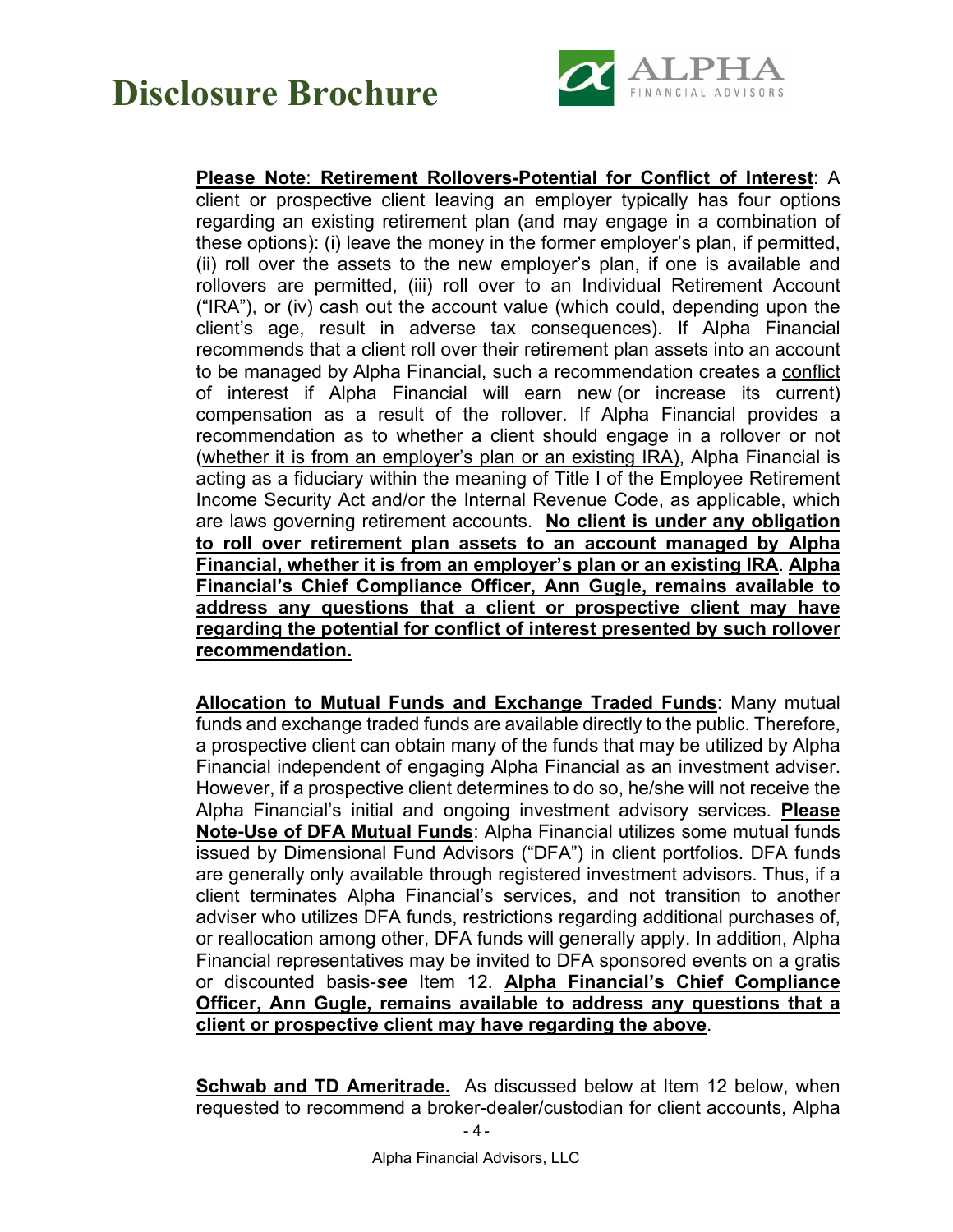

Financial generally recommends that *Schwab* or *TD Ameritrade* serve as the broker-dealer/custodian for client investment management assets. Brokerdealers such as *Schwab* and *TD Ameritrade* charge brokerage commissions, transaction, and/or other type fees for effecting certain types of securities transactions (i.e., including transaction fees for certain mutual funds, and markups and mark-downs charged for fixed income transactions, etc.). The types of securities for which transaction fees, commissions, and/or other type fees (as well as the amount of those fees) shall differ depending upon the brokerdealer/custodian (while certain custodians, including *Schwab and TD Ameritrade*, do not currently charge fees on individual equity transactions, others do). These fees/charges are in addition to Alpha Financial's investment advisory fee at Item 5 below. Alpha Financial does not receive any portion of these fees/charges. **ANY QUESTIONS: Alpha Financial's Chief Compliance Officer, Ann Gugle, remains available to address any questions that a client or prospective client may have regarding the above.** 

**Portfolio Activity.** Alpha Financial has a fiduciary duty to provide services consistent with the client's best interest. As part of its investment advisory services, Alpha Financial will review client portfolios on an ongoing basis to determine if any changes are necessary based upon various factors, including, but not limited to, investment performance, market conditions, fund manager tenure, style drift, regular re-balancing and/or a change in the client's investment objective. Based upon these factors, there may be extended periods of time when Alpha Financial determines that changes to a client's portfolio are neither necessary nor prudent. Clients nonetheless remain subject to the fees described in Item 5 below during periods of account inactivity.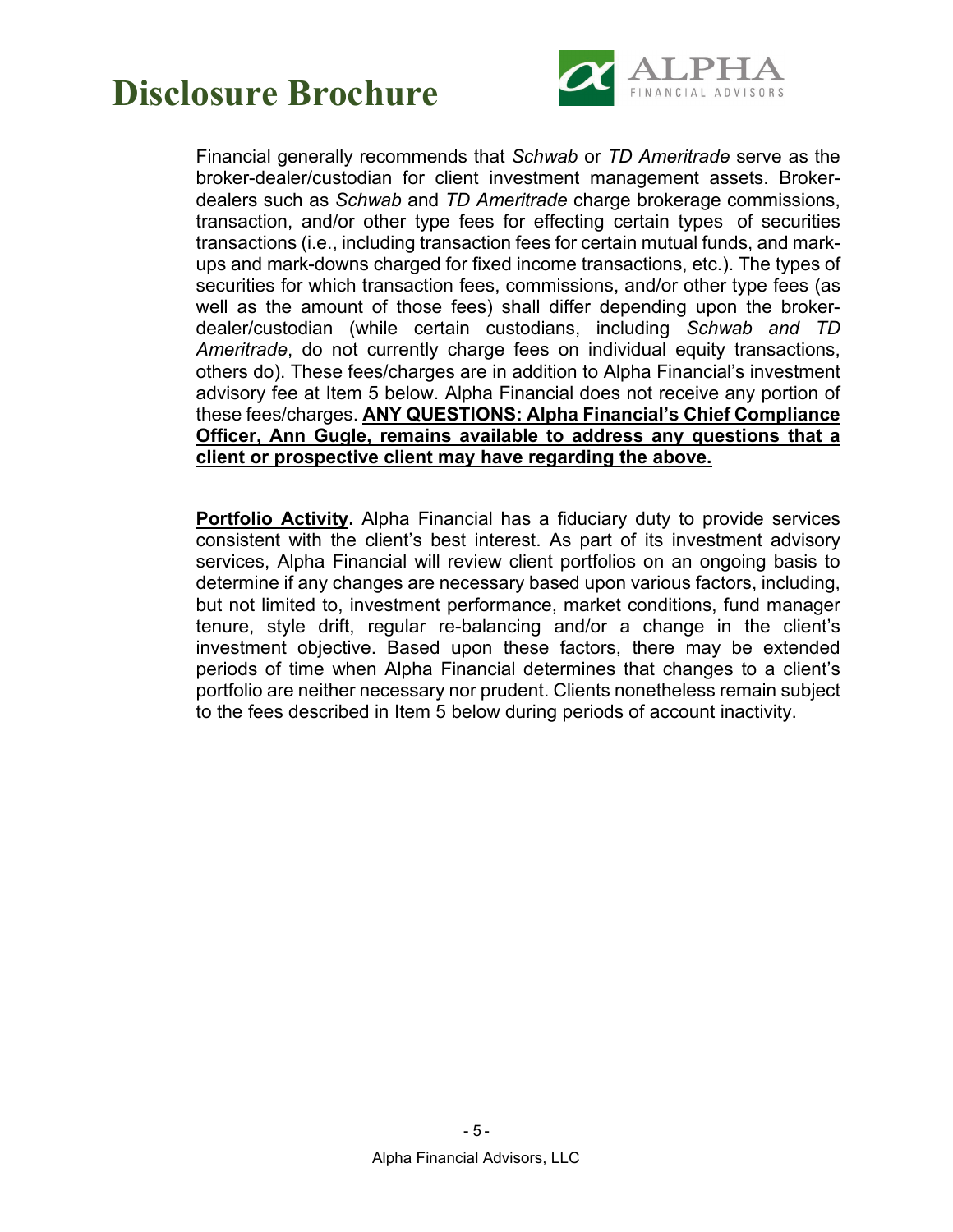



### **ERISA PLAN and 401(k) INDIVIDUAL ENGAGEMENTS**:

- **Trustee Directed Plans**. Alpha Financial may be engaged to provide discretionary investment advisory services to ERISA retirement plans, whereby the Firm shall manage Plan assets consistent with the investment objective designated by the Plan trustees. In such engagements, Alpha Financial will serve as an investment fiduciary as that term is defined under The Employee Retirement Income Security Act of 1974 ("ERISA"). Alpha Financial will generally provide services on an "assets under management" fee basis per the terms and conditions of an *Investment Advisory Agreement* between the Plan and the Firm.
- **Client Retirement Plan Assets**. If requested to do so, Alpha Financial shall provide investment advisory services relative to 401(k) plan assets maintained by the client in conjunction with the retirement plan established by the client's employer. In such event, Alpha Financial shall allocate (or recommend that the client allocate) the retirement account assets among the investment options available on the 401(k) platform. Alpha Financial's ability shall be limited to the allocation of the assets among the investment alternatives available through the plan. Alpha Financial will not receive any communications from the plan sponsor or custodian, and it shall remain the client's exclusive obligation to notify Alpha Financial of any changes in investment alternatives, restrictions, etc. pertaining to the retirement account. . Unless expressly indicated by the Registrant to the contrary, in writing, the client's 401(k) plan assets shall be included as assets under management for purposes of Registrant calculating its advisory fee.

**Please Note: Non-Discretionary Service Limitations.** Clients that determine to engage Alpha Financial on a non-discretionary investment advisory basis must be willing to accept that Alpha Financial cannot effect any account transactions without obtaining prior consent to any such transaction(s) from the client. Thus, in the event that Alpha Financial would like to make a transaction for a client's account, and client is unavailable, Alpha Financial will be unable to effect the account transaction (as it would for its discretionary clients) without first obtaining the client's consent.

**Please Note: Cash Positions.** Alpha Financial continues to treat cash as an asset class. As such, unless determined to the contrary by Alpha Financial, all cash positions (money markets, etc.) shall continue to be included as part of assets under management for purposes of calculating Alpha Financial's advisory fee. At any specific point in time, depending upon perceived or anticipated market conditions/events (there being **no guarantee** that such anticipated market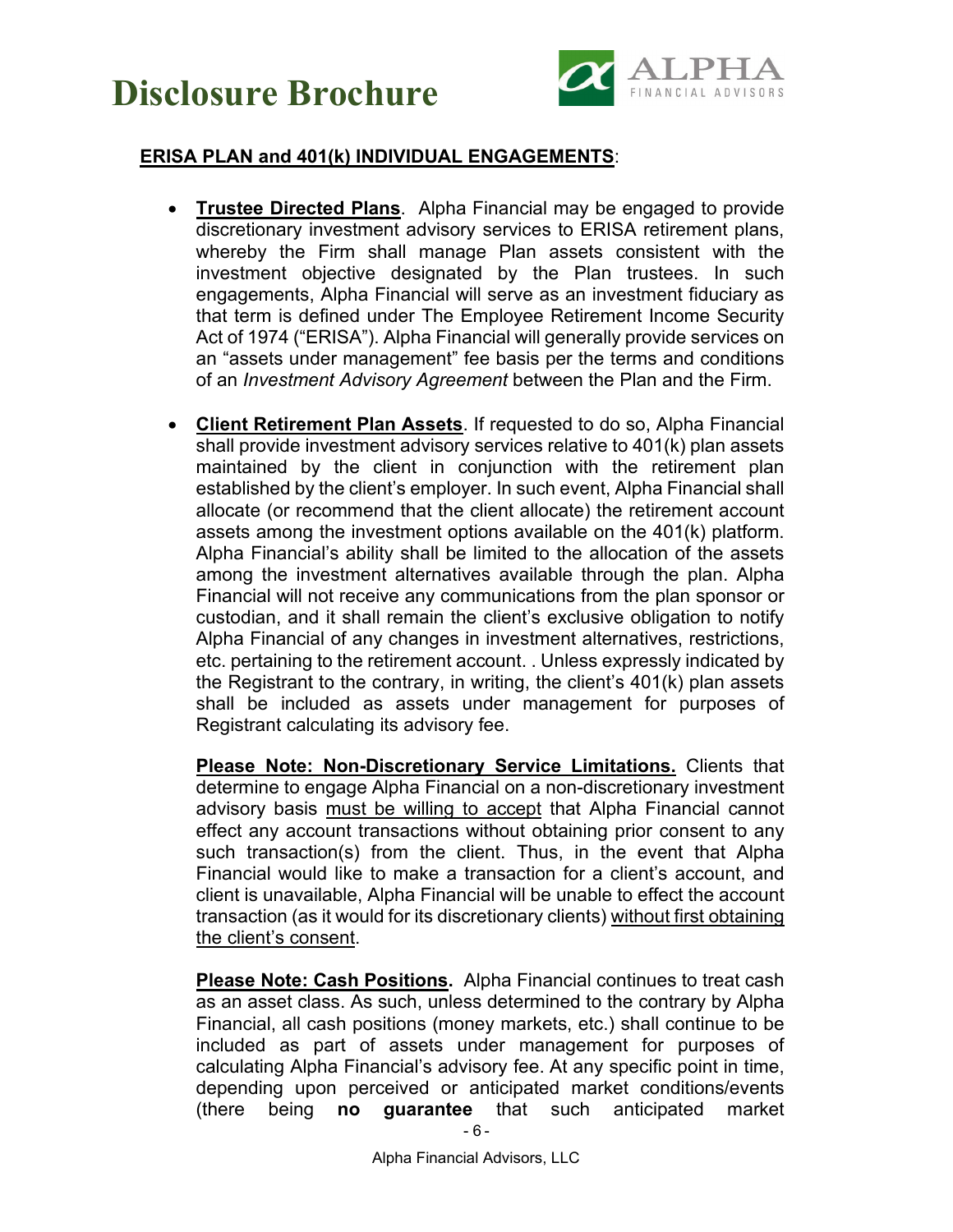

conditions/events will occur), Alpha Financial may maintain cash positions for defensive purposes. In addition, while assets are maintained in cash, such amounts could miss market advances. Depending upon current yields, at any point in time, Alpha Financial's advisory fee could exceed the interest paid by the client's money market fund. **ANY QUESTIONS**: **Alpha Financial's Chief Compliance Officer, Ann Gugle, remains available to address any questions that a client or prospective may have regarding the above fee billing practice.** 

Borrowing Against Assets/Risks. A client who has a need to borrow money could determine to do so by using:

- Margin-The account custodian or broker-dealer lends money to the client. The custodian charges the client interest for the right to borrow money, and uses the assets in the client's brokerage account as collateral. Alpha does not recommend the use of margin; and,
- Pledged Assets Loan- In consideration for a lender (i.e., a bank, etc.) to make a loan to the client, the client pledges its investment assets held at the account custodian as collateral;

These above-described collateralized loans are generally utilized because they typically provide more favorable interest rates than standard commercial loans. These types of collateralized loans can assist with a pending home purchase, permit the retirement of more expensive debt, or enable borrowing in lieu of liquidating existing account positions and incurring capital gains taxes. However, such loans are not without potential material risk to the client's investment assets. The lender (i.e., custodian, bank, etc.) will have recourse against the client's investment assets in the event of loan default or if the assets fall below a certain level. For this reason, Alpha Financial does not recommend such borrowing unless it is for specific short-term purposes (i.e., a bridge loan to purchase a new residence). Alpha Financial does not recommend such borrowing for investment purposes (i.e., to invest borrowed funds in the market). Regardless, if the client was to determine to utilize margin or a pledged assets loan, the following economic benefits would inure to Alpha Financial:

- by taking the loan rather than liquidating assets in the client's account, Alpha Financial continues to earn a fee on such Account assets; and,
- if the client invests any portion of the loan proceeds in an account to be managed by Alpha Financial, Alpha Financial will receive an advisory fee on the invested amount; and,
- if Alpha Financial's advisory fee is based upon the higher margined account value, Alpha Financial will earn a correspondingly higher advisory fee. This could provide Alpha Financial with a disincentive to encourage the client to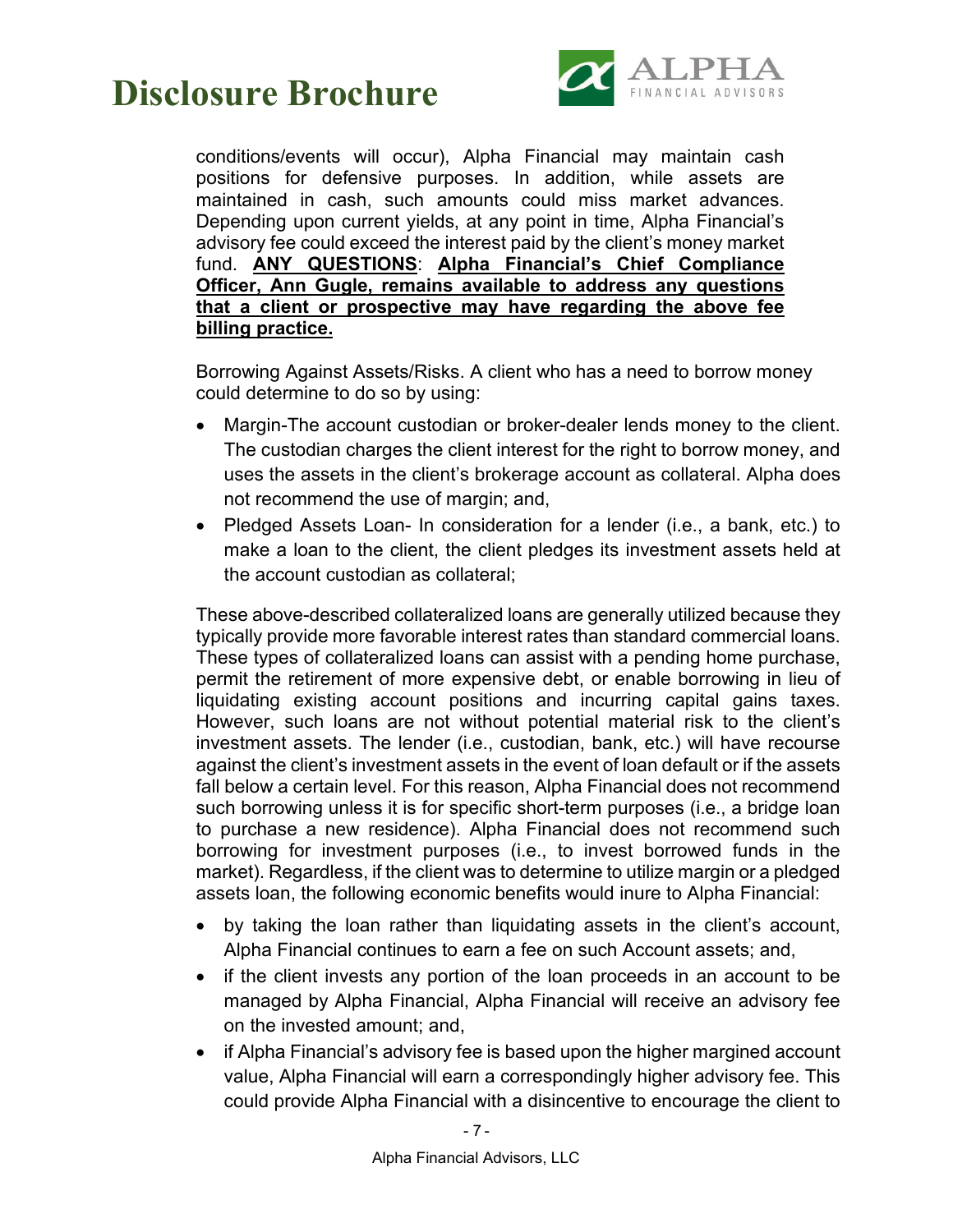

discontinue the use of margin. Alpha does not recommend the use of margin.

Please Note: The Client must accept the above risks and potential corresponding consequences associated with the use of margin or a pledged assets loan.

Client Obligations. In performing our services, Alpha Financial shall not be required to verify any information received from the client or from the client is other professionals, and is expressly authorized to rely thereon. Moreover, it remains each client's responsibility to promptly notify Alpha Financial if there is ever any change in his/her/its financial situation or investment objectives for the purpose of reviewing/evaluating/revising our previous recommendations and/or services.

Investment Risk. Different types of investments involve varying degrees of risk, and it should not be assumed that future performance of any specific investment or investment strategy (including the investments and/or investment strategies recommended or undertaken by Alpha Financial) will be profitable or equal any specific performance level(s).

### <span id="page-12-1"></span><span id="page-12-0"></span>**Item 5: Fees and Compensation**

#### **Financial Planning and Investment Advisory Services**

Alpha Financial's Financial Planning and Investment Advisory Services combine financial planning services with ongoing investment management to clients based upon the client's unique circumstances and needs.

Financial planning services may include assistance with setting short and long term financial goals, cash flow analysis, assessing the investment risk that may be prudent for the client's portfolio, assisting the client in analyzing the client's investment asset allocation, planning for college and retirement expenses, insurance planning, and assistance with estate planning needs. Generally, the services provided include:

- Development and implementation of an investment objective and related investment allocation, which may thereafter be amended from time to time if and when the client's circumstances change.

- Monthly or quarterly statements sent to the client directly from the corresponding custodians, brokers, banks, mutual funds, partnership sponsors, and/or insurance companies which hold the client's investments. In an effort to reduce the use of natural resources and reduce the opportunity for identity theft, we encourage the use of electronic delivery of these documents through a secure online interface.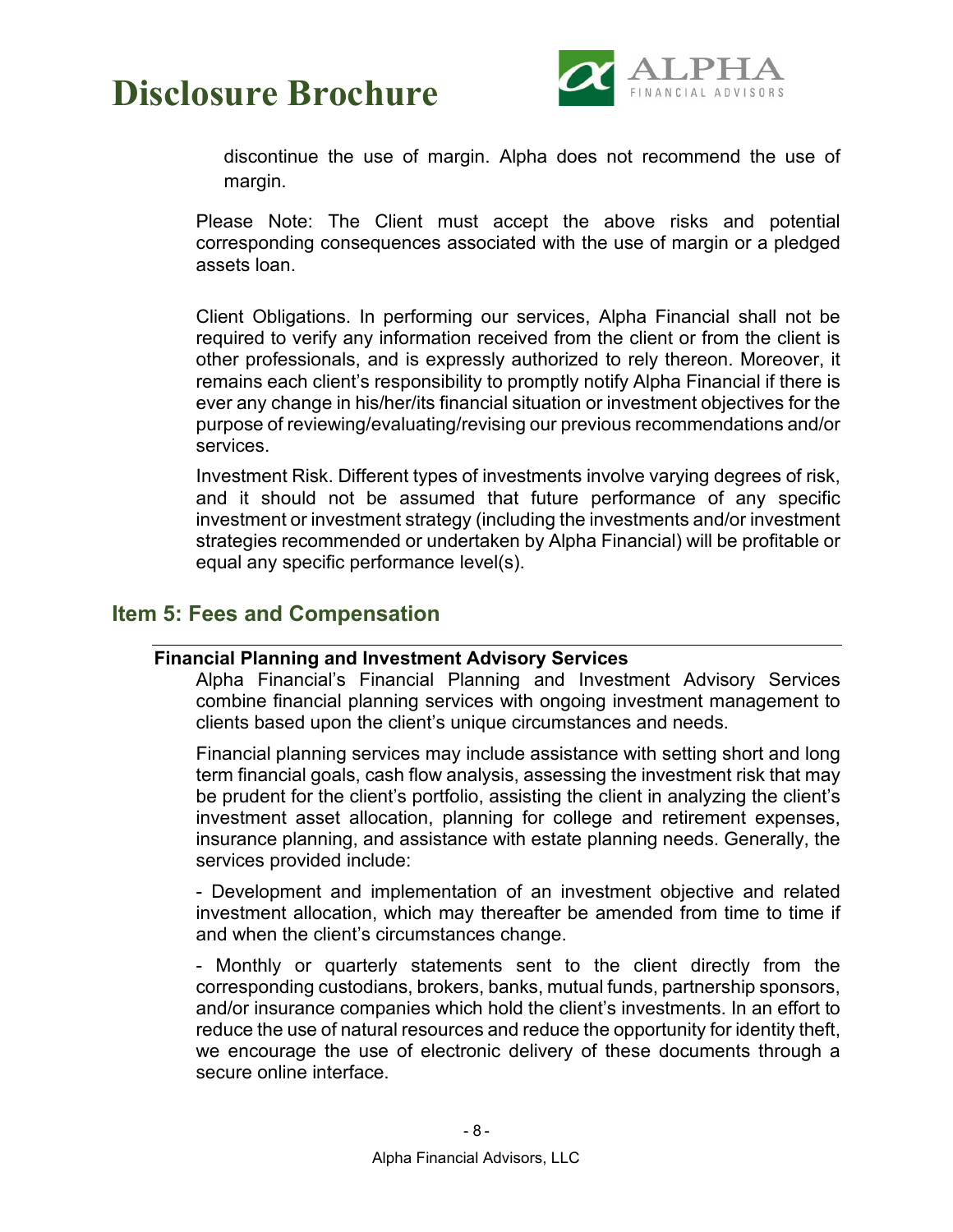

- Portfolio Reviews and Rebalancing of the portfolio, for the assets held under management, on an as-needed basis.

- Personal consultations on the services provided throughout the year. We believe it is important to meet at least two times per year and generally, more in the first year of our work with a client.

#### <span id="page-13-0"></span>**Financial Planning and Investment Advisory Services Fees**

The annualized fee for investment management services is calculated according to the schedule below, which is effective for all new clients beginning May 1, 2019.

| Assets under management                                       | <b>Annual fee</b> |
|---------------------------------------------------------------|-------------------|
| First \$1,000,000                                             | $1.00\%$ *        |
| Additional assets above \$1,000,000 but less than \$3,000,000 | 0.50%             |
| Additional assets above \$3,000,000 but less than \$5,000,000 | 0.25%             |
| Additional assets above \$5,000,000                           | 0.125%            |

\*A minimum quarterly fee of \$1,875 applies to new clients, subject to Item 7 below.

**Fee Dispersion**. Alpha Financial, in its discretion, may charge a lesser investment advisory fee, charge a flat fee, waive its fee entirely, or charge fee on a different interval, based upon certain criteria (i.e. anticipated future earning capacity, anticipated future additional assets, dollar amount of assets to be managed, related accounts, account composition, complexity of the engagement, anticipated services to be rendered, grandfathered fee schedules, employees and family members, courtesy accounts, competition, negotiations with client, etc.). **Please Note**: As result of the above, similarly situated clients could pay different fees. In addition, similar advisory services may be available from other investment advisers for similar or lower fees. **Please Also Note**: In the event that the client is subject to an annual minimum fee, the client could pay a higher percentage fee than referenced above. **ANY QUESTIONS**: Alpha Financial's Chief Compliance Officer, Ann Gugle, remains available to address any questions that a client or prospective client may have regarding advisory fees.

#### <span id="page-13-1"></span>**Fee Billing**

Financial Planning and Investment Advisory Services investment management fees are billed quarterly, in arrears, meaning that we invoice you after the threemonth billing period has ended. Payment in full is expected upon invoice presentation. Fees are usually deducted from a designated client account to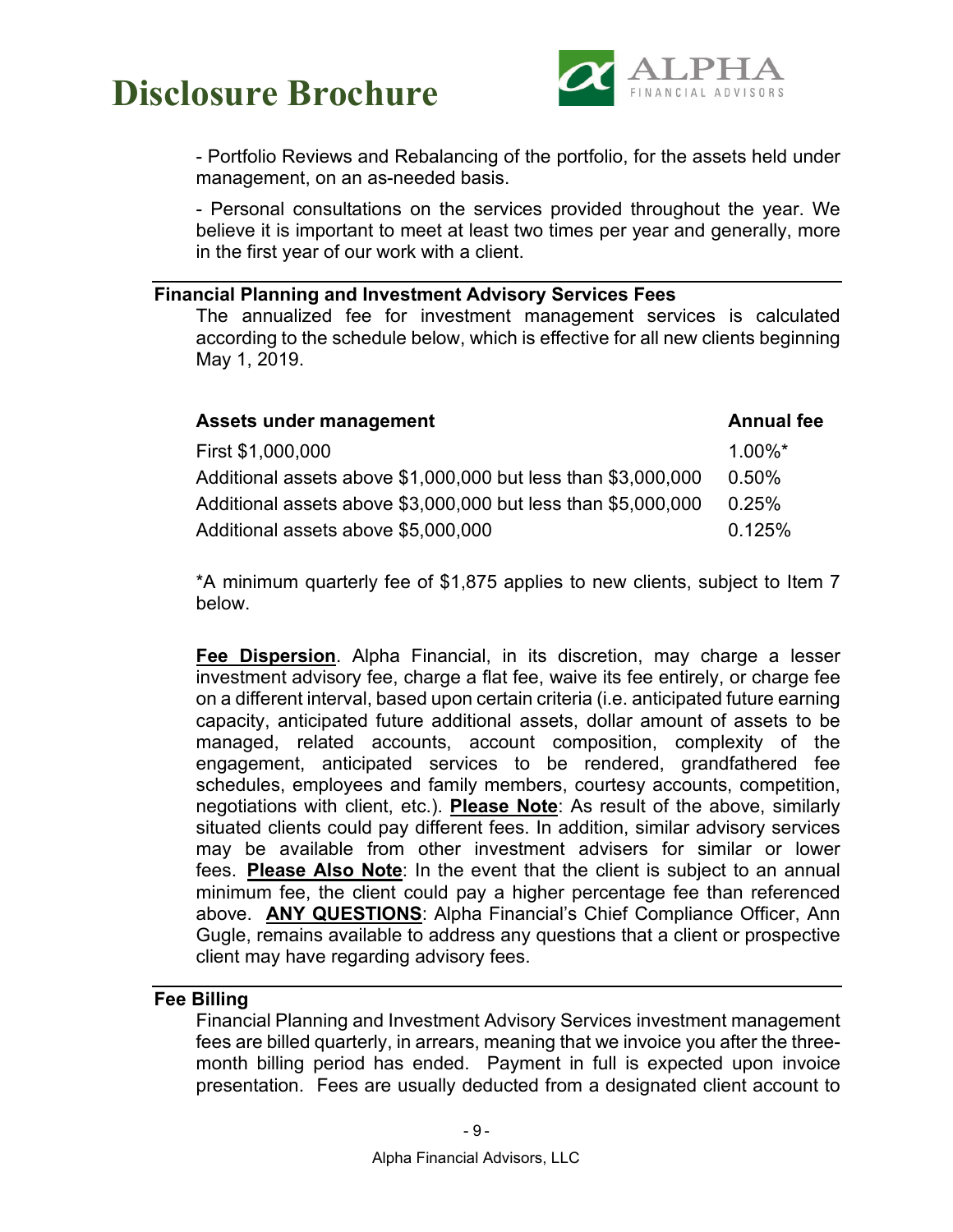



facilitate billing. The client must consent in advance to direct debiting of their investment account.

New clients are billed pro-rata for the partial quarter.

#### <span id="page-14-0"></span>**General Fee Information**

Custodians may charge transaction fees on purchases or sales of certain mutual funds and exchange-traded funds. These transaction charges are usually small and incidental to the purchase or sale of a security. Alpha Financial believes the selection of the security is more important than the nominal fee that the custodian charges to buy or sell the security.

All fees paid to Alpha Financial for investment management services are separate and distinct from the fees and expenses charged by mutual funds and/or ETF's to their shareholders. The funds' fees and expenses are described in each fund's prospectus and will generally include a management fee, other fund expenses, and a possible distribution fee. The client should review both the fees charged by the funds and our fees to fully understand the total amount of fees to be paid by the client and to thereby evaluate the advisory services being provided.

Alpha Financial is deemed to be a fiduciary to advisory clients that are employee benefit plans or individual retirement accounts (IRAs) pursuant to the Employee Retirement Income and Securities Act ("ERISA"), and regulations under the Internal Revenue Code of 1986 (the "Code"). As such, our firm is subject to specific duties and obligations that include among other things, restrictions concerning certain forms of compensation. To avoid engaging in prohibited transactions, Alpha Financial only charges fees for investment advice about products to which our firm or any related persons do not receive any commissions or 12b-1 fees.

#### <span id="page-14-1"></span>**Past Due Accounts and Termination of Agreement**

Alpha Financial reserves the right to stop work on any account that is more than 120 days overdue. In addition, Alpha Financial reserves the right to terminate any financial planning engagement where a client has willfully concealed or has refused to provide pertinent information about financial situations when necessary and appropriate, in Alpha Financial's judgment, to providing proper financial advice. The amount to be refunded will be the fee actually paid less the portion of that fee earned to the date of termination.

#### <span id="page-14-2"></span>**Item 6: Performance-Based Fees**

Alpha Financial does not charge performance-based fees. Alpha Financial does not receive any fees from any parties except our clients.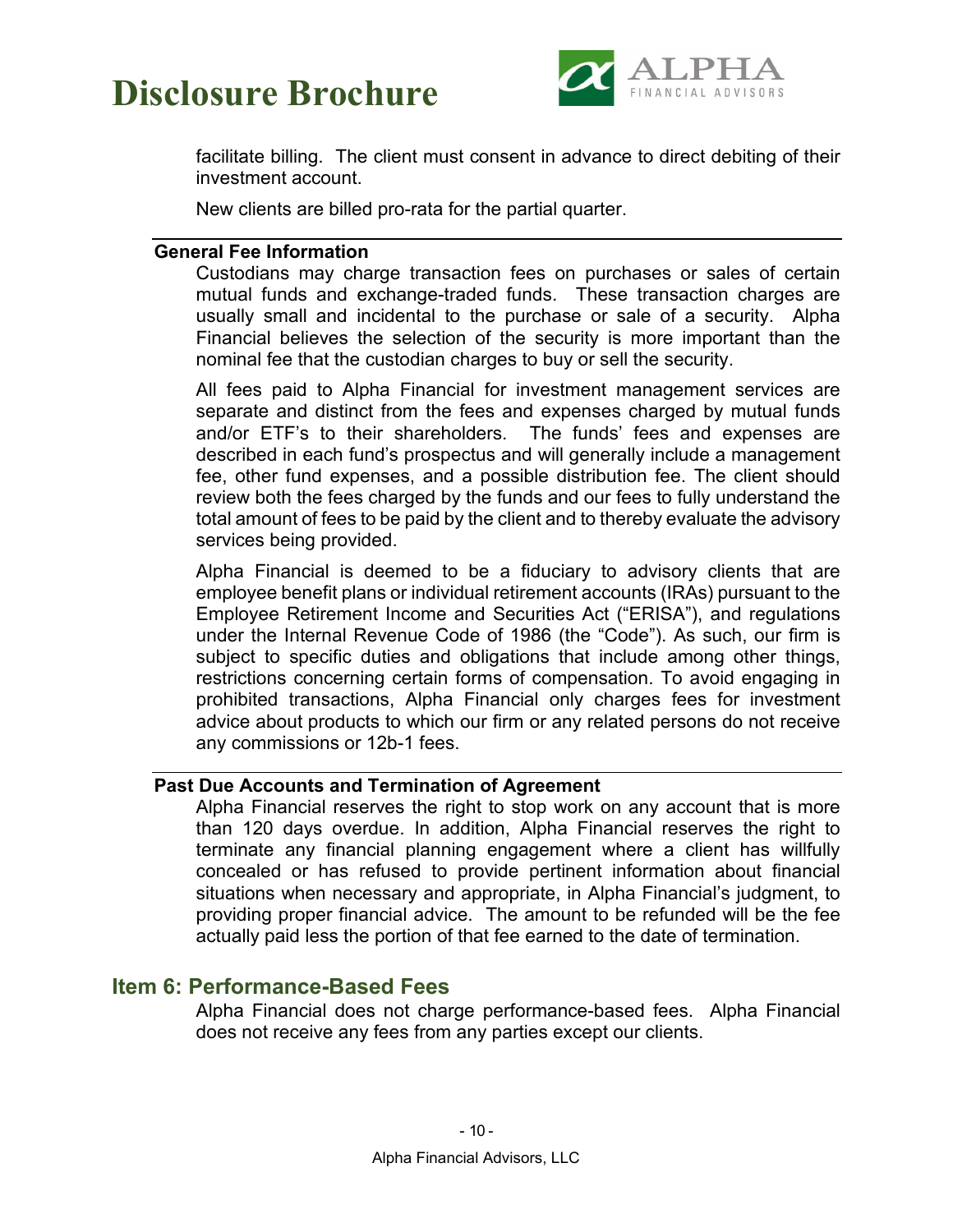

### <span id="page-15-1"></span><span id="page-15-0"></span>**Item 7: Types of Clients**

#### **Description**

Alpha Financial provides advisory services to the following types of clients: high net worth individuals, pension and profit sharing plans, and trusts.

Client relationships vary in scope and length of service.

#### <span id="page-15-2"></span>**Account Minimums**

The minimum investment management relationship size is \$750,000 of assets under management, which equates to a minimum annual fee of \$7,500.

Alpha Financial has the discretion to waive the minimum investment management relationship size or corresponding minimum annual fee. Accounts of less than \$750,000 may be set up when the client and the advisor anticipate the client will add additional funds to the accounts bringing the total to \$750,000 within a reasonable time. Other exceptions will apply to employees of Alpha Financial and their relatives, or relatives of existing clients.

### <span id="page-15-4"></span><span id="page-15-3"></span>**Item 8: Methods of Analysis, Investment Strategies and Risk of Loss**

#### **Methods of Analysis**

The Firm employs fundamental analysis and analysis of economic, market, industry, firm, and product cycles and trends to evaluate investments and manage portfolios.

The main sources of information include financial newspapers and magazines, inspections of corporate activities, research materials prepared by others, corporate rating services, annual reports, prospectuses, filings with the Securities and Exchange Commission, and company press releases.

Other sources of information that Alpha Financial may use include Morningstar Premium mutual fund information, Charles Schwab & Company's stock research, TD Ameritrade's stock research, Standard & Poor's Stock research, and the World Wide Web.

#### <span id="page-15-5"></span>**Investment Strategies**

The primary investment strategy used on client accounts is strategic asset allocation utilizing mutual funds and exchange-traded funds to build a broadly diversified portfolio. Portfolios are generally globally diversified to control the risk associated with traditional markets.

The Firm continually adapts its investment strategies to market conditions and individual client needs. The investment strategies used to implement any investment advice given to clients include long term purchases (securities held at least a year) and short term purchases (securities sold within a year). Firm does not make short sales or engage in margin transactions for clients except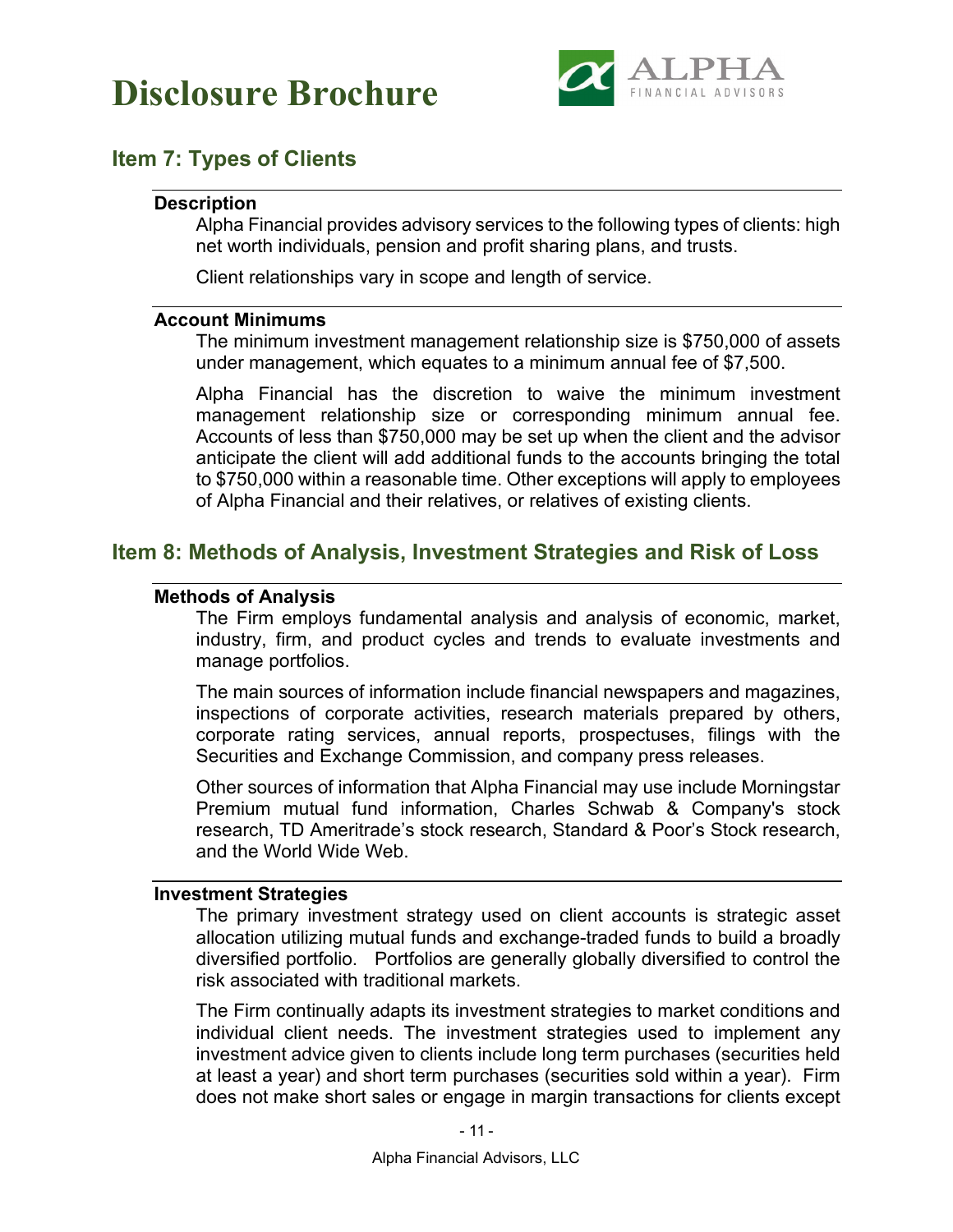

in special circumstances and at a client's specific request. It occasionally executes option transactions at the request of clients, but does not employ options or other derivatives in accounts over which it has discretionary investment authority.

The investment strategy for a specific client is based upon the objectives stated by the client during consultations. The client may change these objectives at any time. The firm executes an Investment Objective Confirmation Letter that documents each client's objectives and desired investment strategy.

#### <span id="page-16-0"></span>**Risk of Loss**

All investment programs have certain risks that are borne by the investor. Our investment approach constantly keeps the risk of loss in mind. Investors face the following investment risks:

- Interest-rate Risk: Fluctuations in interest rates may cause investment prices to fluctuate. For example, when interest rates rise, yields on existing bonds become less attractive, causing their market values to decline.
- Market Risk: The price of a security, bond, or mutual fund may drop in reaction to tangible and intangible events and conditions. This type of risk is caused by external factors independent of a security's particular underlying circumstances. For example, political, economic and social conditions may trigger market events.
- Inflation Risk: When any type of inflation is present, a dollar today will not buy as much as a dollar next year, because purchasing power is eroding at the rate of inflation.
- Currency Risk: Overseas investments are subject to fluctuations in the value of the dollar against the currency of the investment's originating country. This is also referred to as exchange rate risk.
- Reinvestment Risk: This is the risk that future proceeds from investments may have to be reinvested at a potentially lower rate of return (i.e. interest rate). This primarily relates to fixed income securities.
- Business Risk: These risks are associated with a particular industry or a particular company within an industry. For example, oil-drilling companies depend on finding oil and then refining it, a lengthy process, before they can generate a profit. They carry a higher risk of profitability than an electric company, which generates its income from a steady stream of customers who buy electricity no matter what the economic environment is like.
- Liquidity Risk: Liquidity is the ability to readily convert an investment into cash. Generally, assets are more liquid if many traders are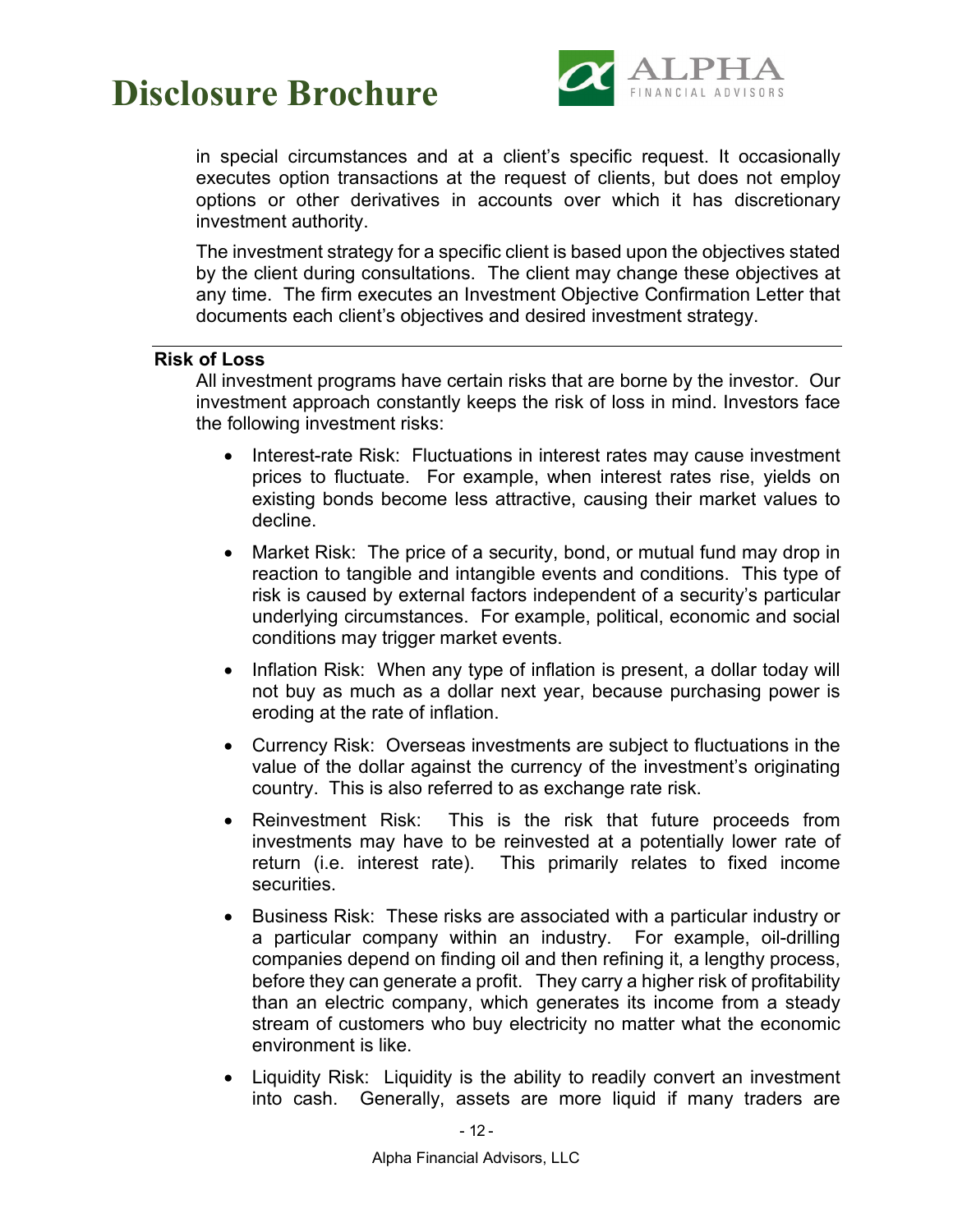

interested in a standardized product. For example, Treasury Bills are highly liquid, while real estate properties are not.

• Financial Risk: Excessive borrowing to finance a business' operations increases the risk of profitability, because the company must meet the terms of its obligations in good times and bad. During periods of financial stress, the inability to meet loan obligations may result in bankruptcy and/or a declining market value.

### <span id="page-17-0"></span>**Item 9: Disciplinary Information**

Our firm and management personnel have no disciplinary events to disclose.

### <span id="page-17-1"></span>**Item 10: Other Financial Industry Activities and Affiliations**

Our firm and our related persons are not engaged in any other financial industry activities and have no other industry affiliations.

### <span id="page-17-3"></span><span id="page-17-2"></span>**Item 11: Code of Ethics, Participation or Interest in Client Transactions and Personal Trading**

#### **Code of Ethics**

The employees of Alpha Financial have committed to a Code of Ethics and Fiduciary Oath as outlined by the National Association of Personal Financial Advisors (NAPFA). The key points are: putting clients' interests first, objectivity, confidentiality, competence, fairness, suitability, integrity and honesty, regulatory compliance, full disclosure and professionalism. CFP® designees are also held to a Code of Ethics as outlined by the CFP® Board of Standards. Among other things, our Code of Ethics includes requirements to submit holdings reports for "reportable securities" by access persons as defined under Rule 204A-1 when applicable. It also includes rules to protect against any conflicts of interest and to safeguard clients' personal information. The firm will provide a copy of the Code of Ethics to any client or prospective client upon request.

#### <span id="page-17-4"></span>**Participation or Interest in Client Transactions**

Alpha Financial and its employees may buy or sell securities that are also held by clients. Employees may not trade their own securities ahead of client trades. Employees comply with the provisions of the Alpha Financial *Policies and Procedures Manual*.

#### <span id="page-17-5"></span>**Personal Trading**

All personal trades made by employees are reviewed quarterly by the Chief Compliance Officer of Alpha Financial, Ann Gugle. These reviews ensure that the personal trading of employees does not affect the markets, and that clients of the firm receive preferential treatment.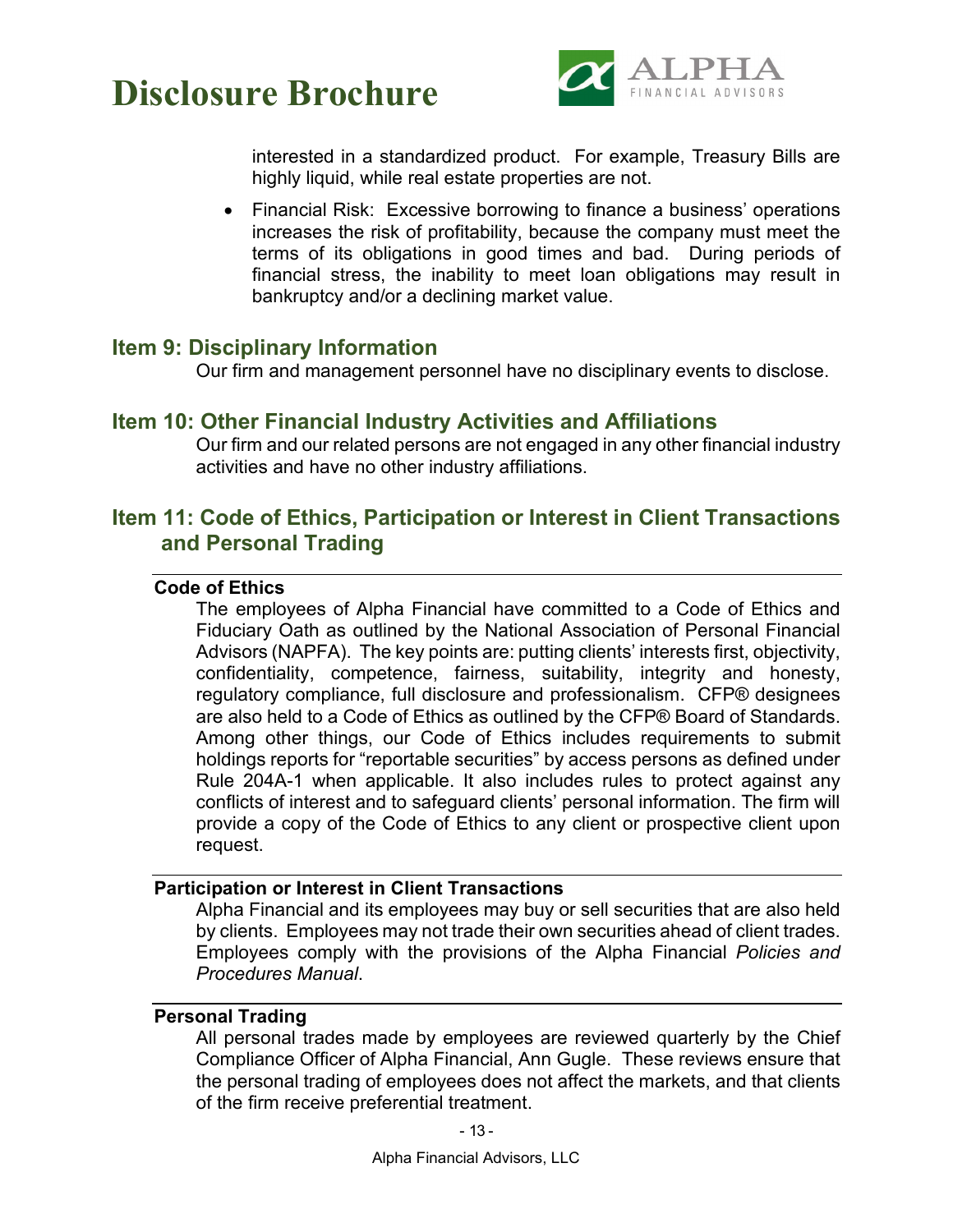

### <span id="page-18-1"></span><span id="page-18-0"></span>**Item 12: Brokerage Practices**

#### **Brokerage Practices**

In the event that the client requests that Alpha Financial recommend a brokerdealer/custodian for execution and/or custodial services, Alpha Financial generally recommends that investment accounts be maintained at Charles Schwab & Co., Inc. ("Schwab") and/or TD Ameritrade ("TD"). Prior to engaging Alpha Financial to provide investment management services, the client will be required to enter into a formal Investment Advisory Agreement with Alpha Financial setting forth the terms and conditions under which Alpha Financial shall advise on the client's assets, and a separate custodial/clearing agreement with each designated broker-dealer/custodian.

Factors that Alpha Financial considers in recommending Schwab and/or TD (or any other broker-dealer/custodian to clients) include historical relationship with Alpha Financial, financial strength, reputation, execution capabilities, pricing, research, and service. Although the transaction fees paid by Alpha Financial's clients shall comply with Alpha Financial's duty to obtain best execution, a client may pay a transaction fee that is higher than another qualified broker-dealer might charge to effect the same transaction where Alpha Financial determines, in good faith, that the transaction fee is reasonable. In seeking best execution, the determinative factor is not the lowest possible cost, but whether the transaction represents the best qualitative execution, taking into consideration the full range of a custodian's services, including the value of research provided, execution capability, transaction rates, and responsiveness. Accordingly, although Alpha Financial will seek competitive rates, it may not necessarily obtain the lowest possible rates for client account transactions. Transaction fees charged by the designated broker-dealer/custodian are exclusive of, and in addition to, Alpha Financial's investment advisory fee.

**Non-Soft Dollar Research and Benefits**: Although not a material consideration when determining whether to recommend that a client utilize the services of a particular broker-dealer/custodian, Alpha Financial may receive from Schwab and/or TD (or another broker-dealer/custodian, investment manager, platform or fund sponsor [including DFA], or vendor) without cost (and/or at a discount) support services and/or products, certain of which assist Alpha Financial to better monitor and service client accounts maintained at such institutions. Included within the support services that may be obtained by Alpha Financial may be investment-related research, pricing information and market data, software and other technology that provide access to client account data, compliance and/or practice management-related publications, discounted or gratis consulting services, discounted and/or gratis attendance at conferences, meetings, and other educational and/or social events, marketing support and/or other products used by Alpha Financial in furtherance of its investment advisory business operations.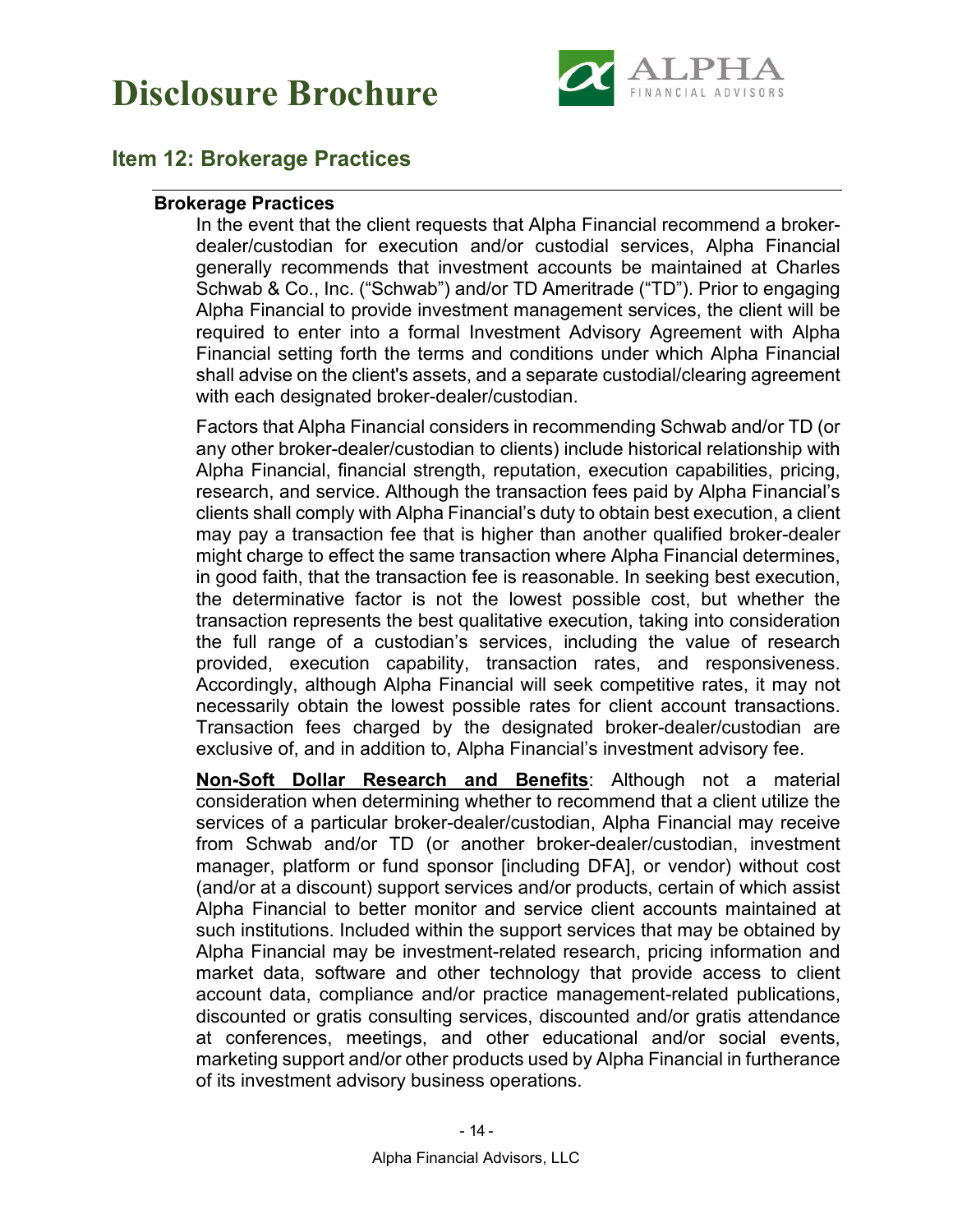

Certain of the above support services and/or products assist Alpha Financial in managing and administering client accounts. Others do not directly provide such assistance, but rather assist Alpha Financial to manage and further develop its business enterprise.

Alpha Financial's clients do not pay more for investment transactions effected and/or assets maintained at Schwab or TD as a result of this arrangement. There is no corresponding commitment made by Alpha Financial to Schwab, TD, or any other any entity to invest any specific amount or percentage of client assets in any specific mutual funds, securities or other investment products as result of the above arrangement.

#### **Alpha Financial's Chief Compliance Officer, Ann Gugle, remains available to address any questions that a client or prospective client may have regarding the above arrangements and the conflict of interest presented.**

**Directed Brokerage.** Alpha Financial recommends that its clients utilize the brokerage and custodial services provided by Schwab and TD Ameritrade. Alpha Financial does not accept directed brokerage arrangements (but could make an exception, in its sole discretion). A directed brokerage arrangement arises when a client requires that account transactions be effected through a specific broker-dealer/custodian, other than one generally recommended by Alpha Financial (i.e., Schwab and TD Ameritrade). In such client directed arrangements, the client will negotiate terms and arrangements for their account with that broker-dealer, and Alpha Financial will not seek better execution services or prices from other broker-dealers or be able to "batch" the client's transactions for execution through other broker-dealers with orders for other accounts managed by Alpha Financial. As a result, a client may pay higher commissions or other transaction costs or greater spreads, or receive less favorable net prices, on transactions for the account than would otherwise be the case. **Please Note**: In the event that the client directs Alpha Financial to effect securities transactions for the client's accounts through a specific brokerdealer, the client correspondingly acknowledges that such direction may cause the accounts to incur higher commissions or transaction costs than the accounts would otherwise incur had the client determined to effect account transactions through alternative clearing arrangements that may be available through Alpha Financial. **Please Also Note**: Higher transaction costs adversely impact account performance. **Please Further Note**: Transactions for directed accounts will generally be executed following the execution of portfolio transactions for non-directed accounts.

**Order Aggregation**. Transactions for each client account generally will be effected independently, unless Alpha Financial decides to purchase or sell the same securities for several clients at approximately the same time. The Firm may (but is not obligated to) combine or "batch" such orders for individual equity transactions (including ETFs) with the intention to obtain better price execution, to negotiate more favorable commission rates, or to allocate more equitably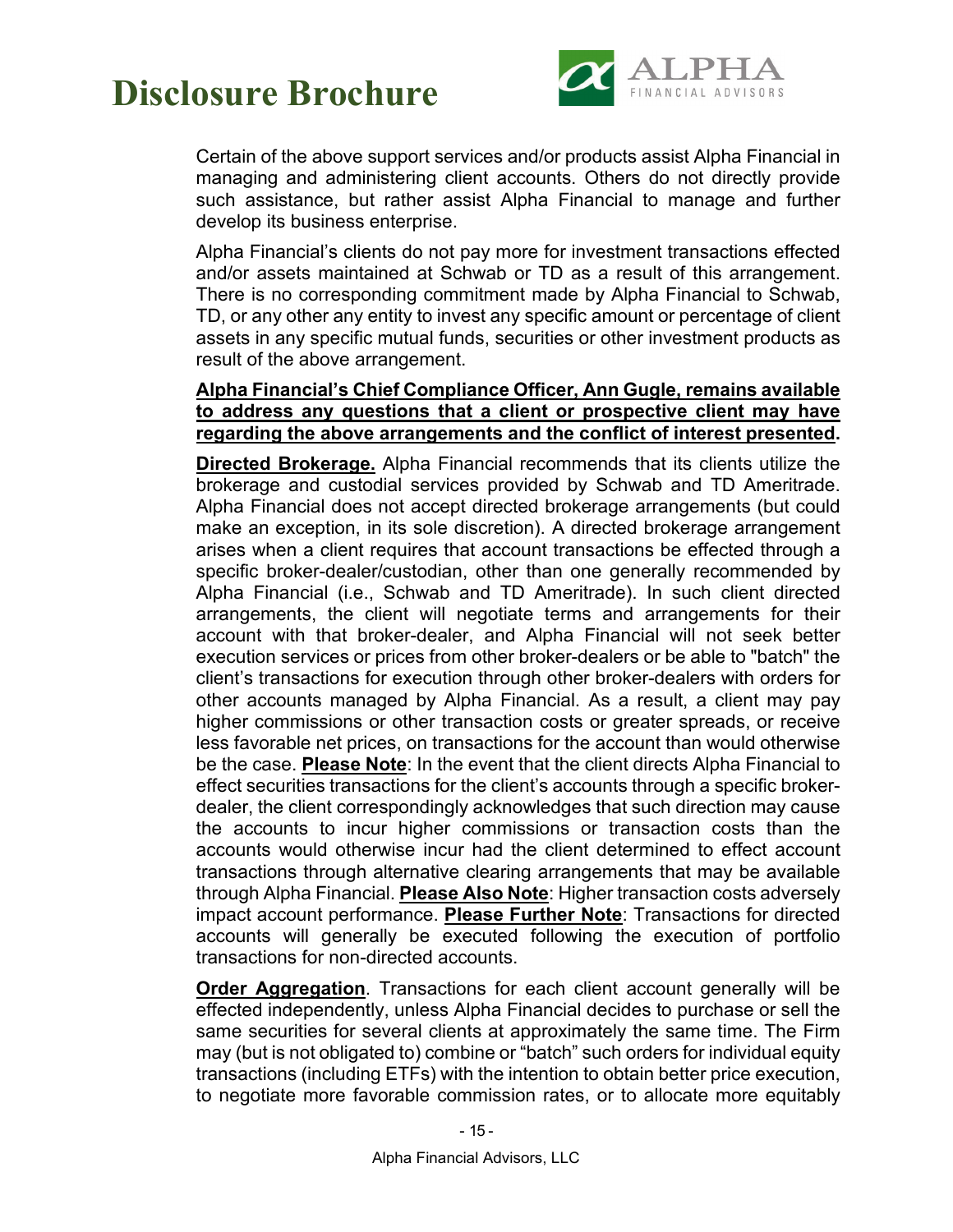

among Alpha Financial's clients' differences in prices and commissions or other transaction costs that might have occurred had such orders been placed independently. Under this procedure, transactions will be averaged as to price and will be allocated among clients in proportion to the purchase and sale orders placed for each client account on any given day. In the event that the Firm becomes aware that an Alpha Financial employee seeks to trade in the same security on the same day, the employee transaction will either be included in the "batch" transaction or transacted after all discretionary client transactions have been completed. Alpha Financial shall not receive any additional compensation or remuneration as the result of such aggregation.

#### <span id="page-20-0"></span>**Trade Error Policy**

In the event of a trade error resulting in account gains, TD Ameritrade shall donate the amount of the gain to a charity of Alpha Financial's choosing.

### <span id="page-20-2"></span><span id="page-20-1"></span>**Item 13: Review of Accounts**

#### **Periodic Reviews**

Alpha Financial performs account reviews at least quarterly using an automatic portfolio rebalancing software solution with oversight by a lead member of its Investment Committee, Ann Reilley Gugle, or H. Nick Barringer. Account reviews are performed more frequently when market conditions dictate. One of Alpha Financial's investment adviser representatives conducts reviews of proposed trades.

#### <span id="page-20-3"></span>**Review Triggers**

Account reviews are performed more frequently when market conditions dictate, or when a client's objectives change. A review may be triggered by client request, changes in market conditions, new information about an investment, changes in tax laws, or other important changes.

#### <span id="page-20-4"></span>**Regular Reports**

Account reviewers are members of the firm's Investment Committee. They are instructed to consider the client's current security positions and the likelihood that the performance of each security will contribute to the investment objectives of the client.

Clients receive periodic communications on a quarterly basis, and occasionally more frequently. Client letters are typically transmitted via e-mail. Investment Management clients receive annual or quarterly performance reports which are typically posted electronically to their client portal.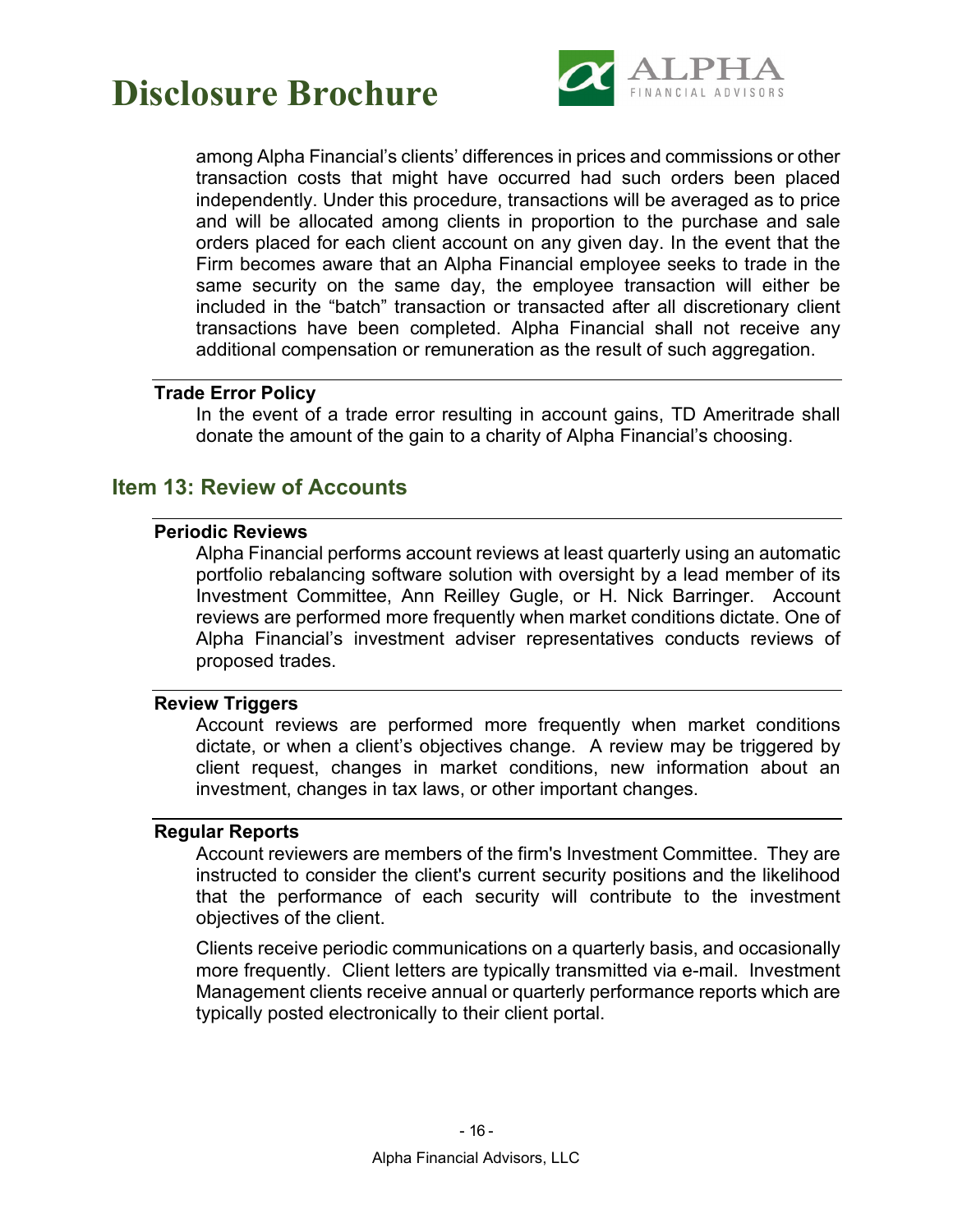



### <span id="page-21-1"></span><span id="page-21-0"></span>**Item 14: Client Referrals and Other Compensation**

#### **Incoming Referrals**

Alpha Financial receives client referrals from current clients, estate planning attorneys, accountants, employees, personal friends of employees and other similar sources. Alpha Financial does not compensate individuals or entities for prospective client introductions.

#### <span id="page-21-2"></span>**Referrals Out**

Alpha Financial does not accept referral fees or any form of remuneration from other professionals when a prospect or client is referred to them.

#### <span id="page-21-3"></span>**Other Compensation**

As indicated at Item 12 above, Alpha Financial can receive from Schwab and/or TD without cost (and/or at a discount), support services and/or products. Alpha Financial's clients do not pay more for investment transactions effected and/or assets maintained at Schwab or TD as result of this arrangement. There is no corresponding commitment made by Alpha Financial to Schwab or TD, or to any other entity, to invest any specific amount or percentage of client assets in any specific mutual funds, securities or other investment products as a result of the above arrangements. **Alpha Financial's Chief Compliance Officer, Ann Gugle, remains available to address any questions that a client or prospective client may have regarding the above arrangements and the corresponding conflicts of interest presented.**

### <span id="page-21-4"></span>**Item 15: Custody**

Alpha Financial shall have the ability to deduct its advisory fee from the client's custodial account on a quarterly basis. Clients are provided with written transaction confirmation notices, and a written summary account statement directly from the custodian (i.e., Schwab, TD, etc.) at least quarterly. **Please Note:** To the extent that Alpha Financial provides clients with periodic account statements or reports, the client is urged to compare any statement or report provided by Alpha Financial with the account statements received from the account custodian. **Please Also Note:** The account custodian does not verify the accuracy of Alpha Financial's advisory fee calculation.

In addition, certain clients have established asset transfer authorizations that permit the qualified custodian to rely upon instructions from Alpha to transfer client funds or securities to third parties. These arrangements are disclosed at Item 9 of Part 1 of Form ADV. However, in accordance with the guidance provided in the SEC's February 21, 2017 *Investment Adviser Association* No-Action Letter, the affected accounts are not subject to an annual surprise CPA examination.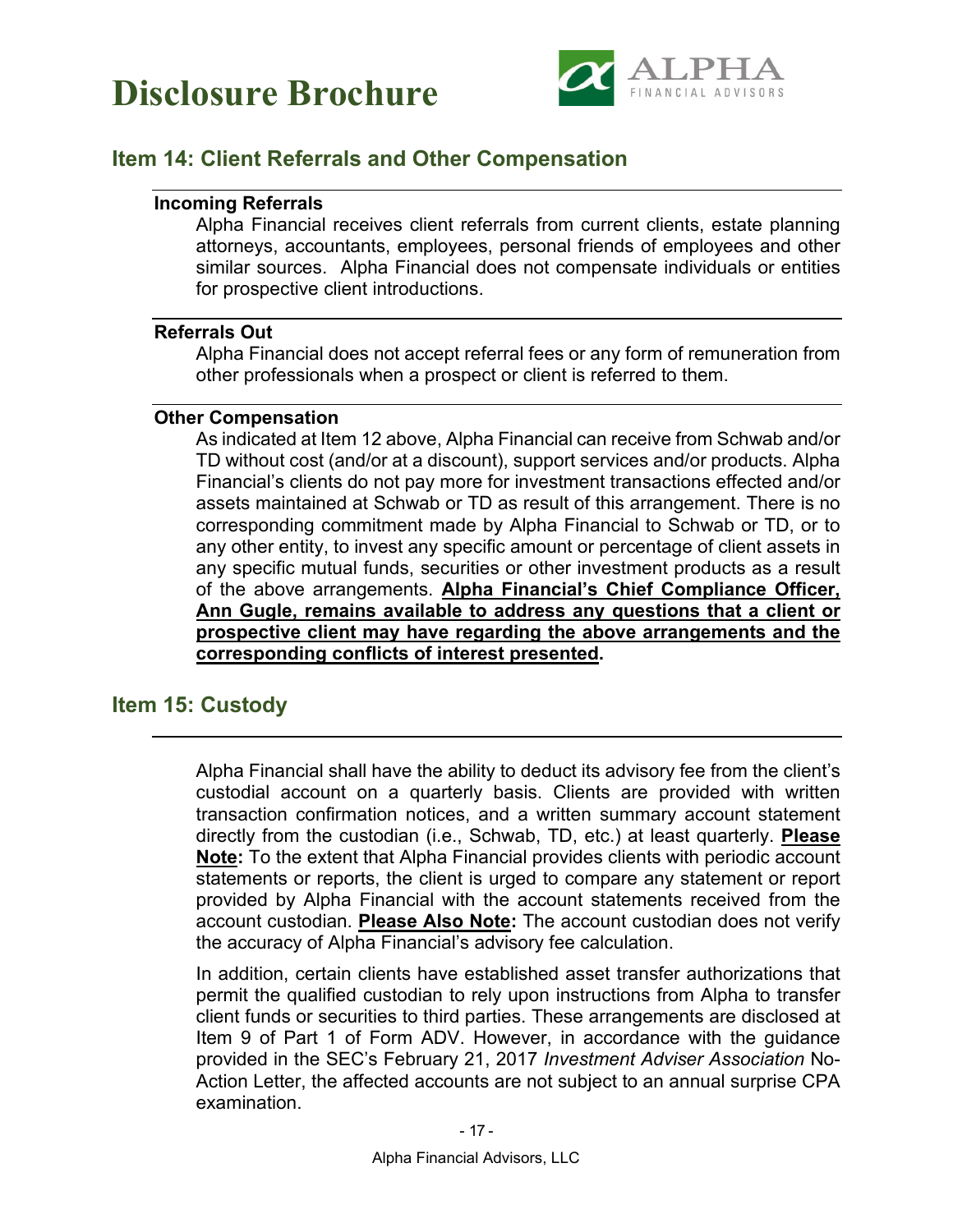

Alpha Financial maintains passwords for client retirement accounts requiring disclosure at Item 9 of Part 1 of Form ADV. Password possession can result in Alpha Financial having custody under Rule 206(4)-2 of the Advisers Act. Per the Rule, having such custody requires Alpha Financial to undergo an annual surprise CPA examination, and make a corresponding Form ADV-E filing with the SEC, for as long as Alpha Financial engages in such practice. Beginning in 2022, Alpha Financial has determined to submit all such passwords to an annual surprise CPA examination for as long as Alpha Financial engages in such practice.

**ANY QUESTIONS: Alpha Financial's Chief Compliance Officer, Ann Gugle, remains available to address any questions that a client or prospective client may have regarding custody-related issues.** 

### <span id="page-22-1"></span><span id="page-22-0"></span>**Item 16: Investment Discretion**

#### **Discretionary Authority for Trading**

Alpha Financial accepts discretionary authority to manage securities accounts on behalf of clients. Alpha Financial has the authority to determine, without obtaining specific client consent, the securities to be bought or sold, and the amount of the securities to be bought or sold.

The client approves the custodian to be used and the transaction fees paid to the custodian. Alpha Financial does not receive any portion of the transaction fees paid by the client to the custodian on certain trades.

Discretionary trading authority facilitates placing trades in Client accounts on their behalf so that the firm may promptly implement the investment policy guidelines that each Client has approved in writing.

#### <span id="page-22-2"></span>**Limited Power of Attorney**

A limited power of attorney is a trading authorization for this purpose. Clients sign a limited power of attorney so that Alpha Financial may execute trades on their clients' behalf.

### <span id="page-22-4"></span><span id="page-22-3"></span>**Item 17: Voting Client Securities**

#### **Proxy Votes**

Unless the client designates otherwise, Alpha Financial votes proxies for securities over which it maintains discretionary authority consistent with its proxy voting policy. However, the client shall maintain exclusive responsibility for all legal proceedings or other type events pertaining to the assets, including, but not limited to, class action lawsuits. It is Alpha Financial's general policy to vote proxies consistent with the recommendation of the senior management of the issuer, consistent with Alpha Financial's fiduciary duty to vote proxies in the best interests of its clients. Alpha Financial shall maintain records pertaining to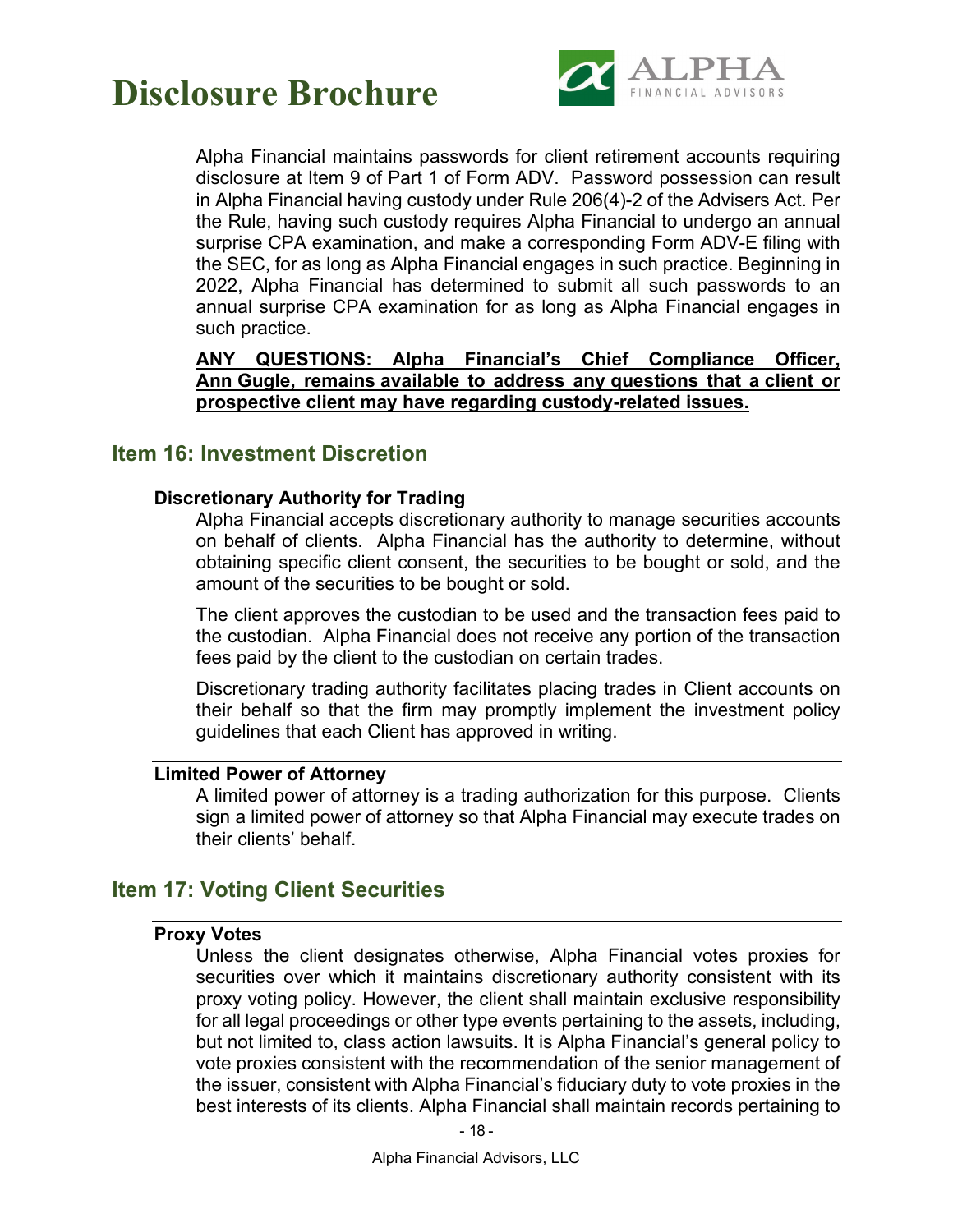

proxy voting as required under the Advisers Act. Information pertaining to how Alpha Financial voted on any specific proxy issue is also available upon written request. . A copy of Alpha Financial's proxy voting policy is available upon request. Any questions regarding Alpha Financial's proxy voting policy shall be directed to Ann Gugle, Chief Compliance Officer of Alpha Financial.

### <span id="page-23-1"></span><span id="page-23-0"></span>**Item 18: Financial Information**

#### **Financial Condition**

Alpha Financial has not been the subject of a bankruptcy petition at any time and does not have any financial impairment that will preclude the firm from meeting contractual commitments to clients.

A balance sheet is not required to be provided in this brochure because Alpha Financial does not serve as a custodian for client funds or securities, and does not require or solicit prepayment of fees more than six months in advance of services rendered. **ANY QUESTIONS: Alpha Financial's Chief Compliance Officer, Ann Gugle, remains available to address any questions regarding this Part 2A.**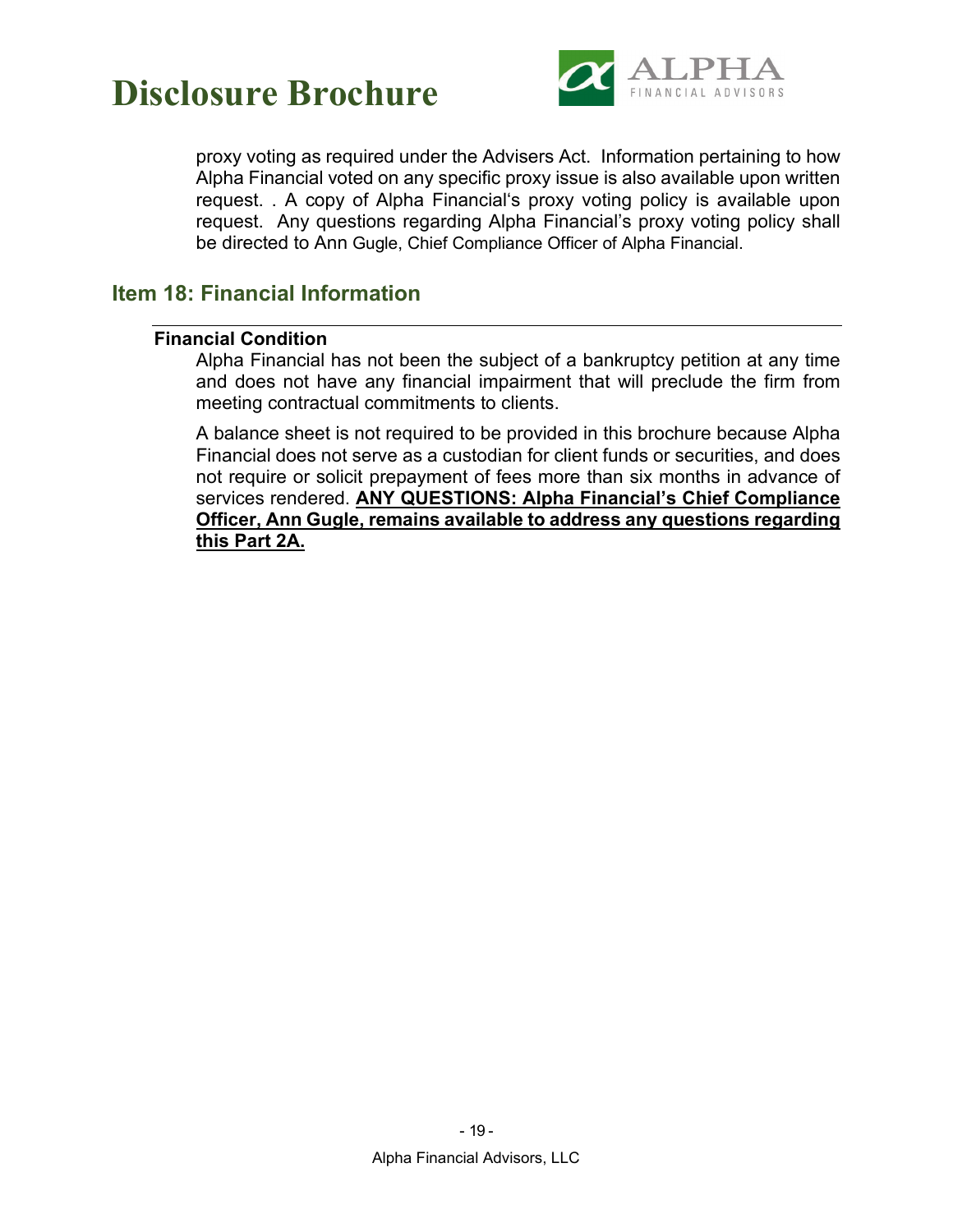



### <span id="page-24-1"></span><span id="page-24-0"></span>**Business Continuity Plan & Information Security**

#### **General**

Alpha Financial recognizes that one of the largest risks inherent in an independent advisory firm is insuring the continuous operation of the firm regardless of circumstances. On a day to day basis, this may include having adequate computer support partners, backup procedures and data security. It also can include contingency planning in the event of the death or disability of a key employee(s), disaster recovery, information security protocol, etc. Alpha Financial continuously monitors our technological platform for proper client protection, and for potential improvements.

#### <span id="page-24-2"></span>**Disasters**

In the event of a disaster (fire, power loss, flood, etc.) Alpha Financial has the ability to access client related information in multiple ways remotely. Any portfolio modifications that would need to take place can be done through either calling the qualified custodian if internet access is not available, or by placing trades from a remote location via the internet. Our server resides in a "cloud based" environment as a measure of protection against unforeseen disasters. This comes with its own set of data security concerns, and Alpha Financial attempts to practice strong and secure access procedures at all times. Critical components required to operate Alpha Financial's business operations, are accessible remotely from the internet through a virtual private network ("VPN"). Other than some historical client correspondence and data, all email and critical systems reside in the cloud. Electronic files are backed up daily and archived offsite in more than one location.

#### <span id="page-24-3"></span>**Record Retention**

Alpha Financial complies with recordkeeping requirements set forth by the SEC. As a paperless office, we do not anticipate a time when physical records will be stored offsite. However, it is understood that if this is to occur, such records must be maintained onsite for at least two years from the end of the fiscal year in which the last change to that record occurred. A complete backup of information is maintained offsite in order to prevent permanent loss in the event of a catastrophic event. As a paperless office, many items such as statements, applications, legal documents and other pertinent client information first originates in paper form. When scanned into our computer system, the paper copies are then placed and kept in a locked area awaiting shredding.

#### <span id="page-24-4"></span>**Alternative Offices**

Alpha Financial maintains no alternative office. The only office location is the location noted of the cover page of this document. In the event that our office is unavailable for an extended period of time due to a disaster, employees are equipped to work remotely. It is our intention to contact all clients within five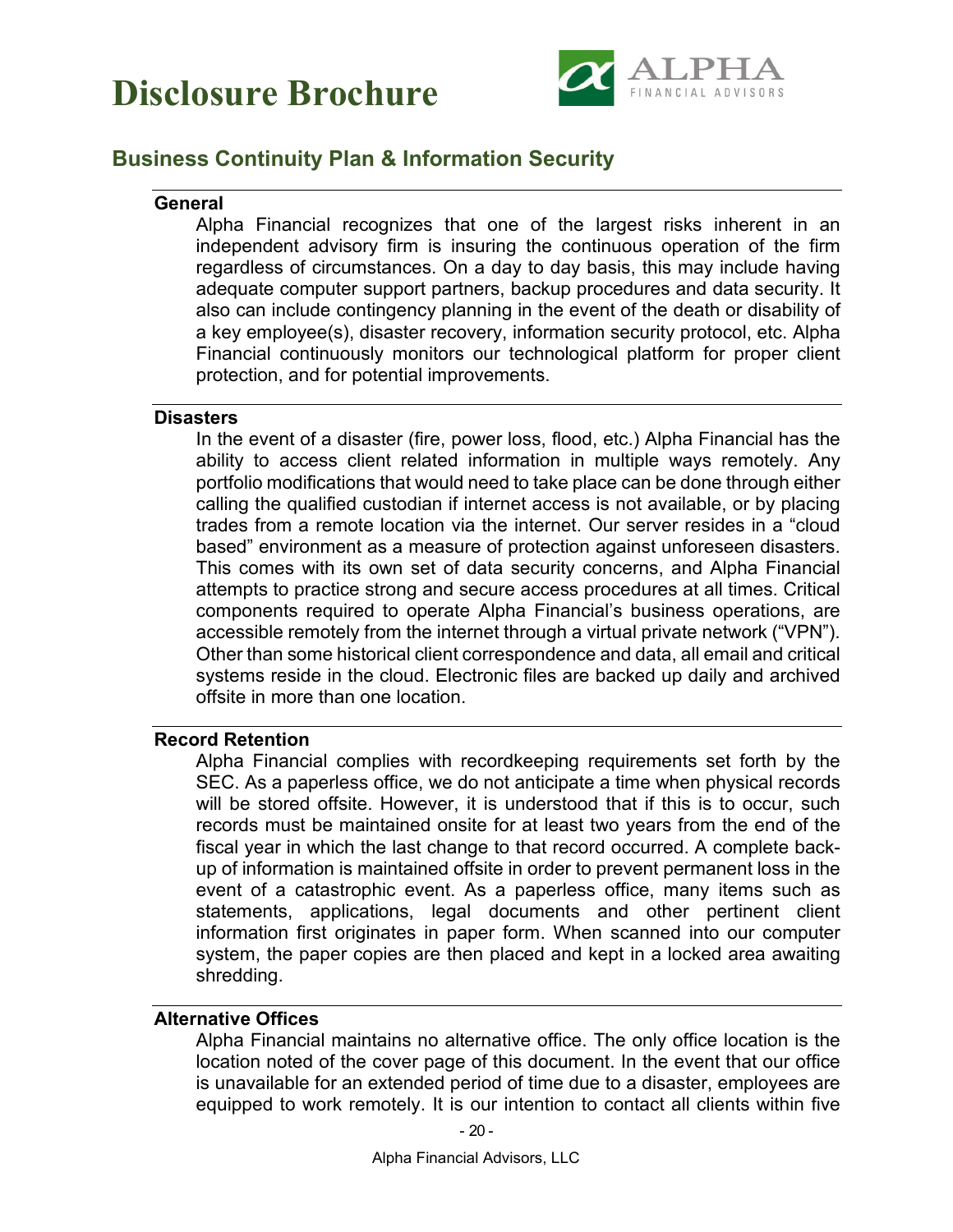

days of a disaster that dictates moving our office to an alternate remote workspace.

#### <span id="page-25-0"></span>**Information Security**

Alpha Financial maintains an information security program to reduce the risk that your personal and confidential information may be breached. We take multiple steps to protect client data, to secure our office environment, and to attempt to insure client information is not placed at undue risk. We continue to seek out new procedures that may improve upon our existing system.

#### <span id="page-25-1"></span>**Loss of Key Personnel**

Alpha Financial utilizes a "team approach" to working with clients, so generally a client will have a relationship with more than just one Alpha Financial Advisor employee. This has been intentionally designed to provide redundancies in the event that a key employee is not available, and we consider this to be a best practice.

#### <span id="page-25-2"></span>**Privacy Notice**

Alpha Financial Advisors, LLC (referred to as "Alpha Financial") maintains physical, electronic, and procedural safeguards that comply with federal standards to protect its clients' nonpublic personal information ("information"). Through this policy and its underlying procedures, Alpha Financial attempts to secure the confidentiality of customer records and information and protect against anticipated threats or hazards to the security or integrity of customer records and information.

It is the policy of Alpha Financial to restrict access to all current and former clients' information (i.e., information and records pertaining to personal background, investment objectives, financial situation, tax information/returns, investment holdings, account numbers, account balances, etc.) to those employees and affiliated/nonaffiliated entities who need to know that information in order to provide products or services in furtherance of the client's engagement of Alpha Financial. In that regard, Alpha Financial may disclose the client's information: (1) to individuals and/or entities not affiliated with Alpha Financial, including, but not limited to the client's other professional advisors and/or certain service providers that may be recommended or engaged by Alpha Financial in furtherance of the client's engagement of Alpha Financial (i.e., attorney, accountant, insurance agent, broker-dealer, investment adviser, account custodian, record keeper, proxy management service provider, etc.); (2) required to do so by judicial or regulatory process; or (3) otherwise permitted to do so in accordance with the parameters of applicable federal and/or state privacy regulations. The disclosure of information contained in any document completed by the client for processing and/or transmittal by Alpha Financial to facilitate the commencement/continuation/termination of a business relationship between the client and/or between Alpha Financial and a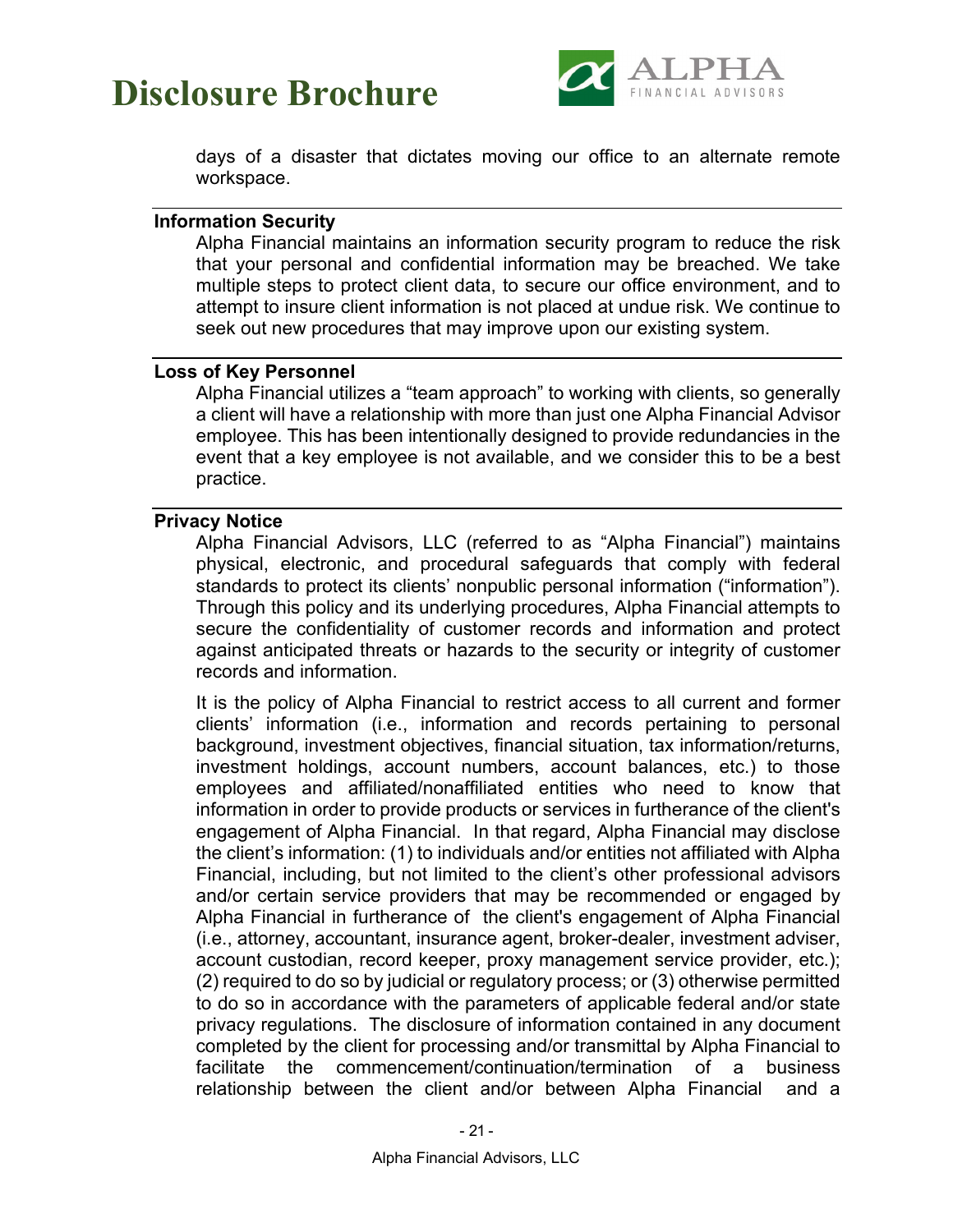

nonaffiliated third party service provider (i.e., broker-dealer, investment adviser, account custodian, record keeper, insurance company, etc.), including, but not limited to, information contained in any document completed and/or executed by the client in furtherance of the client's engagement of Alpha Financial (i.e., advisory agreement, client information form, etc.), shall be deemed as having been automatically authorized by the client with respect to the corresponding nonaffiliated third party service provider.

Alpha Financial permits only authorized employees and affiliates who have signed a copy of Alpha Financial's Privacy Policy to have access to client information. Employees violating Alpha Financial's Privacy Policy will be subject to Alpha Financial's disciplinary process. Additionally, whenever Alpha Financial hires other organizations to provide services to Alpha Financial's clients, Alpha Financial will require them to sign confidentiality agreements and/or the Privacy Policy. **ANY QUESTIONS: Alpha Financial's Chief Compliance Officer, Ann Gugle remains available to address any questions regarding this Part 2A.**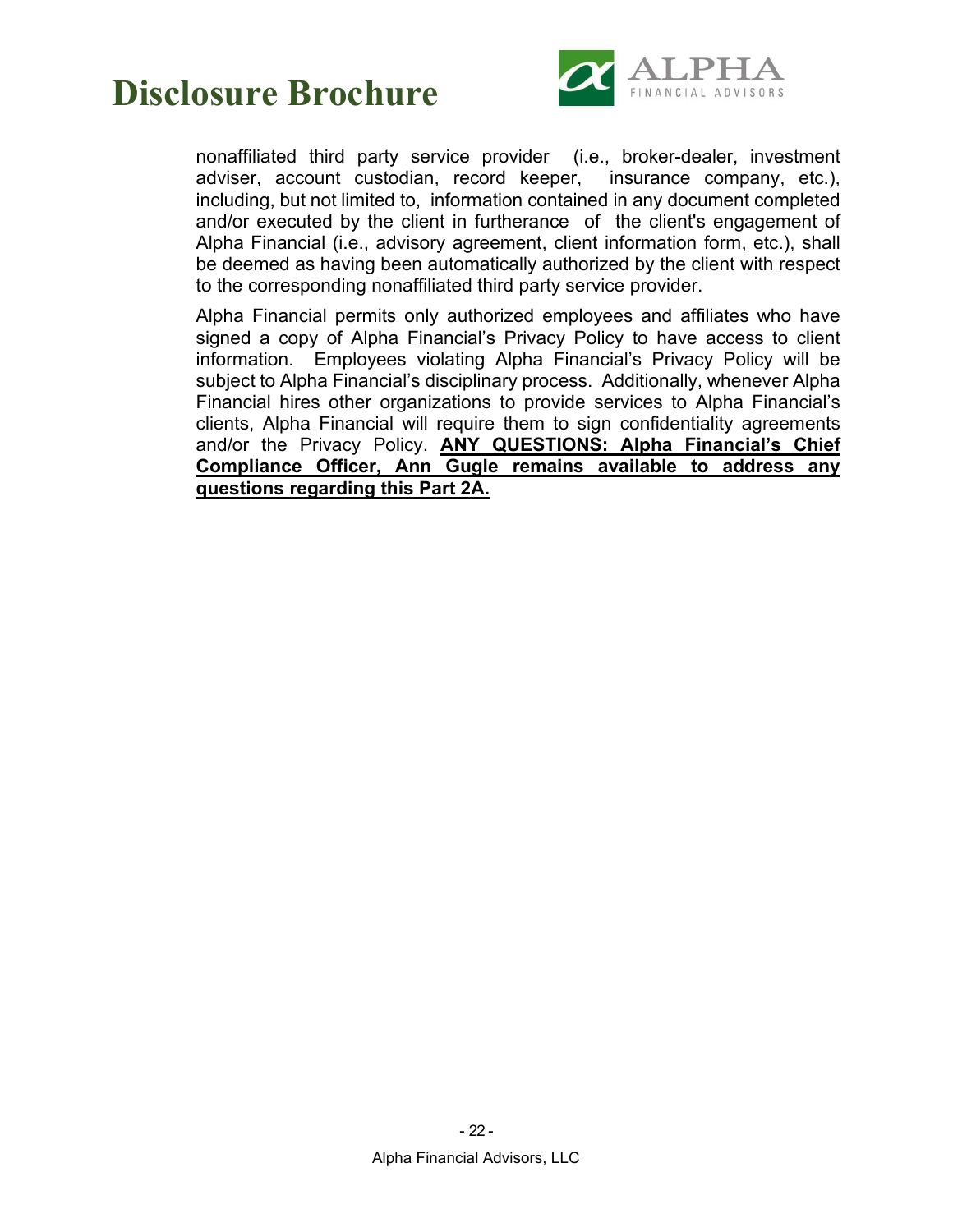



### <span id="page-27-1"></span><span id="page-27-0"></span>**Brochure Supplement (Part 2B of Form ADV)**

#### **Education and Business Standards**

Alpha Financial requires that the Financial Advisors that the firm employs have a bachelor's degree and further coursework demonstrating knowledge of financial planning and tax planning. Examples of acceptable coursework include: a CFP®, a CPA, a PFS, a CTFA, or CRPC® designation. Additionally, advisors must have work experience that demonstrates their aptitude for financial planning and investment management.

#### <span id="page-27-2"></span>**Professional Certifications**

Employees have earned certifications and credentials that are required to be explained in further detail.

Certified Financial Planner™ (CFP®): The CERTIFIED FINANCIAL PLANNER™, CFP® and federally registered CFP (with flame design) marks (collectively, the "CFP® marks") are professional certification marks granted in the United States by Certified Financial Planner Board of Standards, Inc. ("CFP Board").

The CFP® certification is a voluntary certification; no federal or state law or regulation requires financial planners to hold CFP® certification. It is recognized in the United States and a number of other countries for its (1) high standard of professional education; (2) stringent code of conduct and standards of practice; and (3) ethical requirements that govern professional engagements with clients. Currently, approximately more than 69,000 individuals have obtained CFP® certification in the United States.

To attain the right to use the CFP® marks, an individual must satisfactorily fulfill the following requirements:

- Education Complete an advanced college-level course of study addressing the financial planning subject areas that CFP Board's studies have determined as necessary for the competent and professional delivery of financial planning services, and attain a Bachelor's Degree from a regionally accredited United States college or university (or its equivalent from a foreign university). CFP Board's financial planning subject areas include insurance planning and risk management, employee benefits planning, investment planning, income tax planning, retirement planning, and estate planning;
- Examination Pass the comprehensive CFP® Certification Examination. The examination, administered in 10 hours over a two-day period, includes case studies and client scenarios designed to test one's ability to correctly diagnose financial planning issues and apply one's knowledge of financial planning to real world circumstances;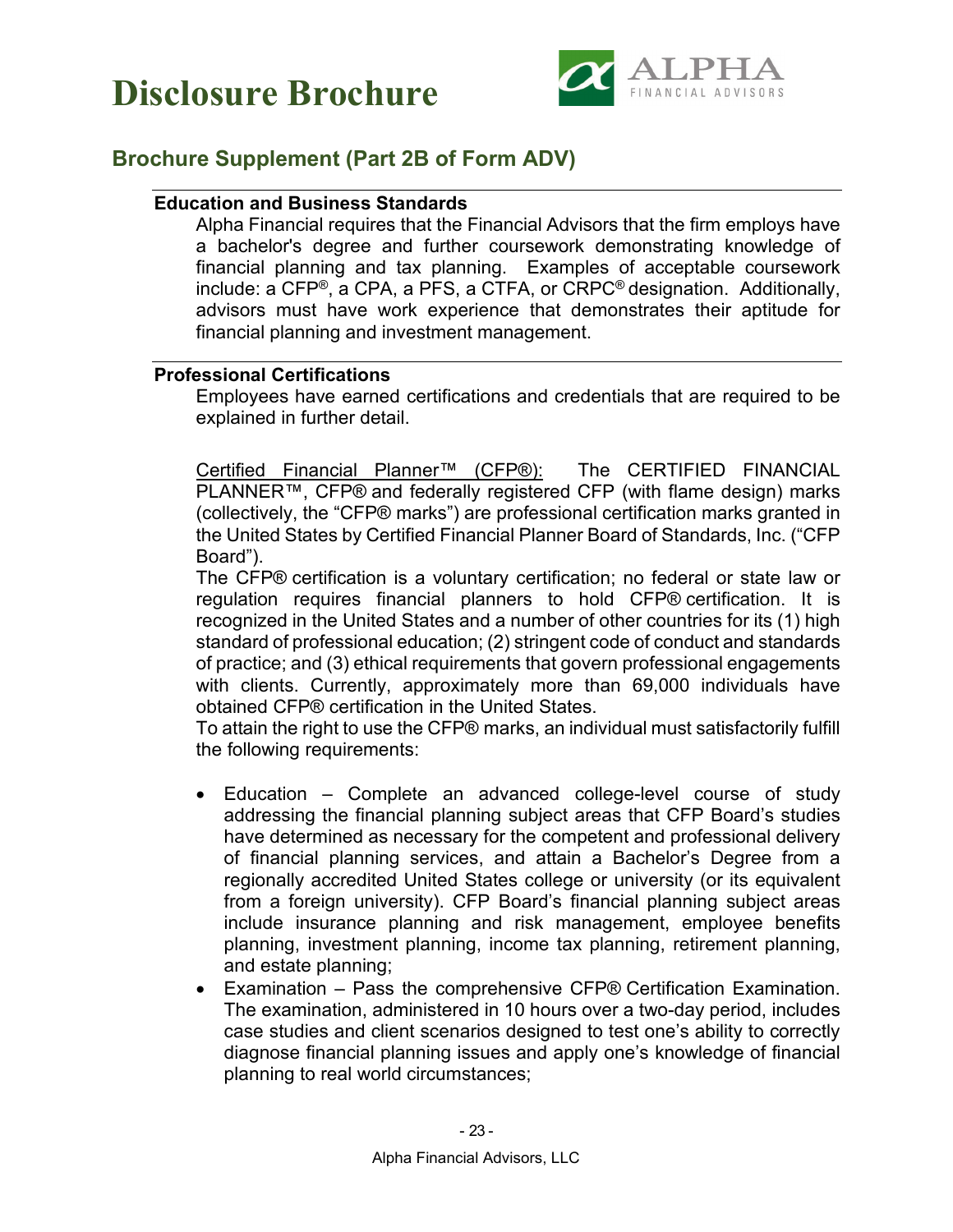

- Experience Complete at least three years of full-time financial planningrelated experience (or the equivalent, measured as 2,000 hours per year); and
- Ethics Agree to be bound by CFP Board's *Standards of Professional Conduct*, a set of documents outlining the ethical and practice standards for CFP® professionals.

Individuals who become certified must complete the following ongoing education and ethics requirements in order to maintain the right to continue to use the CFP® marks:

- Continuing Education Complete 30 hours of continuing education hours every two years, including two hours on the *Code of Ethics* and other parts of the S*tandards of Professional Conduct*, to maintain competence and keep up with developments in the financial planning field; and
- Ethics Renew an agreement to be bound by the *Standards of Professional Conduct*. The *Standards* prominently require that CFP® professionals provide financial planning services at a fiduciary standard of care. This means CFP® professionals must provide financial planning services in the best interests of their clients.

CFP® professionals who fail to comply with the above standards and requirements may be subject to CFP Board's enforcement process, which could result in suspension or permanent revocation of their CFP® certification.

Certified Public Accountant (CPA): CPAs are licensed and regulated by their state boards of accountancy. While state laws and regulations vary, the education, experience and testing requirements for licensure as a CPA generally include minimum college education (typically 150 credit hours with at least a baccalaureate degree and a concentration in accounting), minimum experience levels (most states require at least one year of experience providing services that involve the use of accounting, attest, compilation, management advisory, financial advisory, tax or consulting skills, all of which must be achieved under the supervision of or verification by a CPA), and successful passage of the Uniform CPA Examination. In order to maintain a CPA license, states generally require the completion of 40 hours of continuing professional education (CPE) each year (or 80 hours over a two-year period or 120 hours over a three year period). Additionally, all American Institute of Certified Public Accountants (AICPA) members are required to follow a rigorous *Code of Professional Conduct* which requires that they act with integrity, objectivity, due care, competence, fully disclose any conflicts of interest (and obtain client consent if a conflict exists), maintain client confidentiality, disclose to the client any commission or referral fees, and serve the public interest when providing financial services.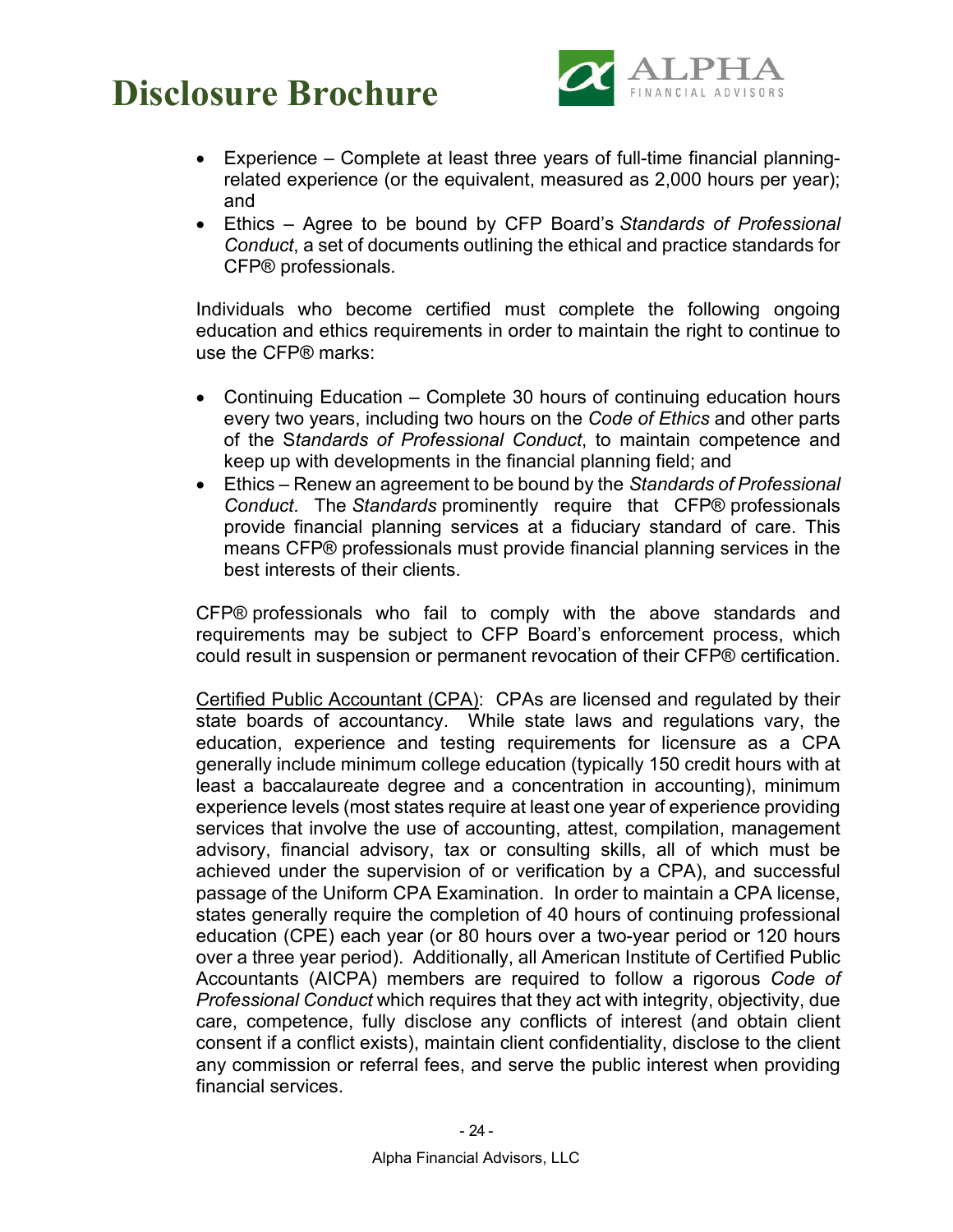

In addition to the *Code of Professional Conduct*, AICPA members who provide personal financial planning services are required to follow the *Statement on Standards in Personal Financial Planning Services* (the Statement). Most state boards of accountancy define financial planning as the practice of public accounting and therefore have jurisdiction over CPAs practicing in this discipline; state boards would likely look to the Statement as the authoritative guidance in this practice area regardless of specific or blanket adoption of AICPA standards.

Personal Financial Specialist (PFS) The PFS credential demonstrates that an individual has met the minimum education, experience and testing required of a CPA in addition to a minimum level of expertise in personal financial planning. To attain the PFS credential, a candidate must hold an unrevoked CPA license, certificate, or permit, none of which are in inactive status; fulfill 3,000 hours of personal financial planning business experience; complete 75 hours of personal financial planning CPE credits; pass a comprehensive financial planning exam and be an active member of the AICPA. A PFS credential holder is required to adhere to AICPA's *Code of Professional Conduct* and the *Statement on Standards in Personal Financial Planning Services,* when providing personal financial planning services. To maintain their PFS credential, the recipient must complete 60 hours of financial planning CPE credits every three years. The PFS credential is administered through the AICPA.

Certified Trust and Financial Advisor (CTFA): The Certified Trust and Financial Advisor certification is a wealth management and trust related credential awarded by the Institute of Certified Bankers (the "ICB") to those individuals who satisfy its education, experience and ethics requirements. The CTFA certification is designed to establish a recognized standard of knowledge and competence for the trust and wealth advisory field. Eligible candidates are required to have either a minimum of three (3) years' experience in wealth management as well as completion of an ICB-approved wealth management training program, five (5) years' experience in wealth management and a bachelor's degree, or ten (10) years' experience in wealth management. Candidates are further required to provide a professional reference attesting to their ethical character and certification qualifications and sign the ICB's Professional Code of Ethics statement. In order to maintain the designation, recipients must complete 45 hours of continuing education every three years and adhere to the ICB's Code of Ethics.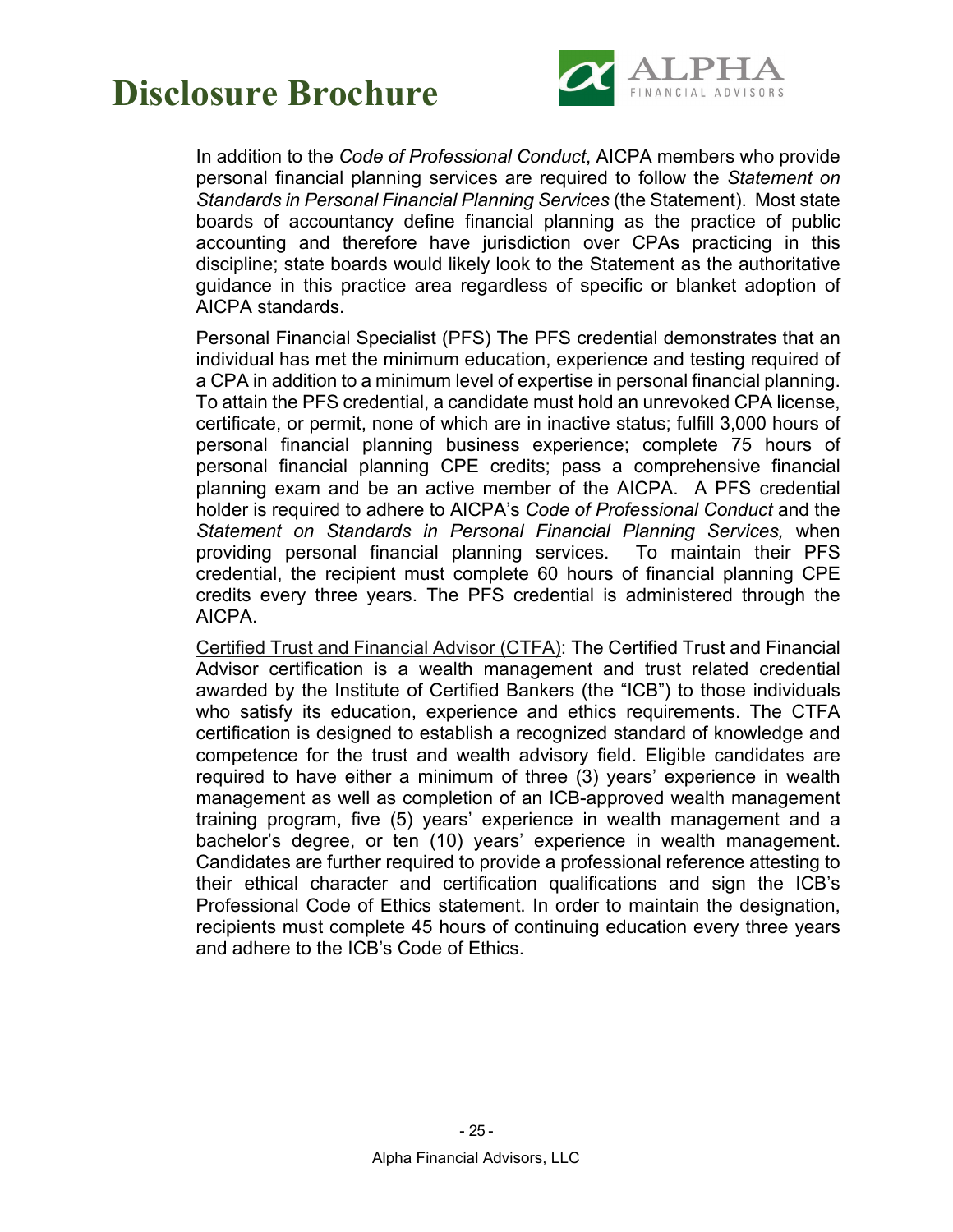



<span id="page-30-0"></span>**ANN REILLEY GUGLE, CFP®, CPA, PFS – Principal, Chief Executive Officer, Chief Compliance Officer**



Educational Background:

- Date of Birth: 10/16/1969
- Villanova University (Villanova, PA) Bachelor of Arts in Accountancy, 1991

Business Experience:

Prior to joining Alpha Financial in 2011, Ann was a Senior Manager at Sherbert Associates, PC in Charlotte, NC (2006-2011), a Managing Director at Bear Stearns in Tokyo, Japan (1997–2002), and a Manager at Deloitte & Touche in New York, NY (1991-1997). Ms. Gugle is a Certified Financial Planner™ Licensee, a Certified Public Accountant, and a PFS credential holder. Ms. Gugle is a NAPFA-Registered Financial Advisor.

Disciplinary Information: None

Other Business Activities: None

Additional Compensation: As Alpha Financial's 95% owner, Ms. Gugle's compensation is indirectly contingent on the number of clients she and other advisers refer to the firm, the performance of client accounts, and the addition of investment assets to current client accounts.

Supervision: Alpha Financial provides investment advisory and supervisory services in accordance with its policies and procedures manual, which is designed to comply with the supervision requirements of Section 203(e)(6) of the Investment Advisers Act of 1940 (the "Act"). As Alpha Financial's Chief Compliance Officer, Ms. Gugle is primarily responsible for the implementation of policies and procedures and overseeing the activities of Alpha Financial's supervised persons. She may be reached at (704) 716-1100.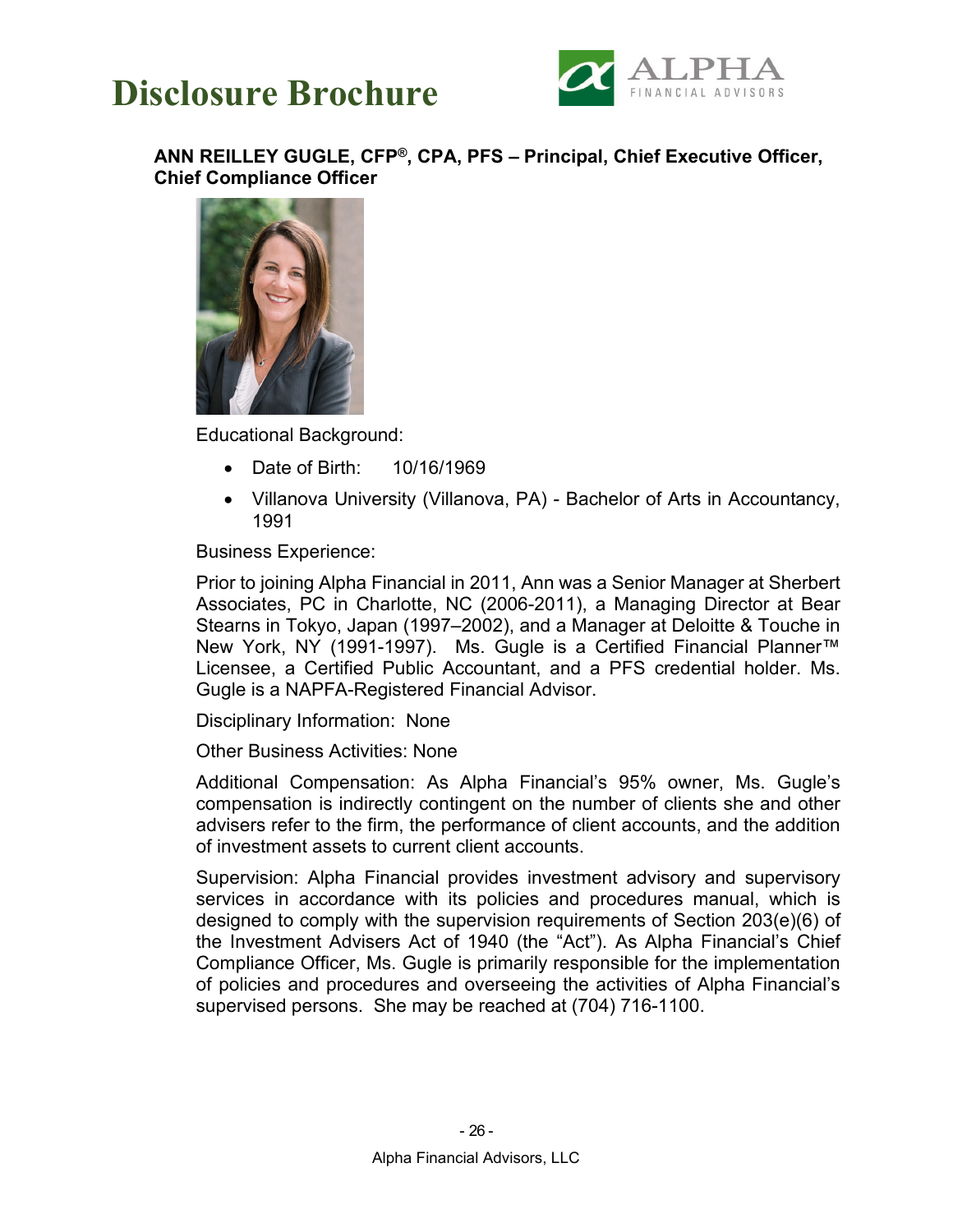

### <span id="page-31-0"></span>**H. NICK BARRINGER, CFP® – Financial Advisor**



Educational Background:

- Date of Birth: 5/9/1986
- Appalachian State University (Boone, NC) Bachelor of Science in Business Administration - Finance & Banking, 2008, Concentration in Financial Planning.

Business Experience:

Prior to joining Alpha Financial in 2013, Nick was a Senior Financial Services Officer, Investment Representative, and Trust Representative for the State Employees Credit Union in Charlotte, NC (2009-2013). Mr. Barringer is a Certified Financial Planner™ Licensee. Mr. Barringer is a NAPFA-Registered Financial Advisor.

Disciplinary Information: None

Other Business Activities: None

Additional Compensation: As Alpha Financial's 5% owner, Mr. Barringer's compensation is indirectly contingent on the number of clients he and other advisers refer to the firm, the performance of client accounts, and the addition of investment assets to current client accounts.

Supervision: Alpha Financial provides investment advisory and supervisory services in accordance with its policies and procedures manual, which is designed to comply with the supervision requirements of Section 203(e)(6) of the Investment Advisers Act of 1940 (the "Act"). Alpha Financial's Chief Compliance Officer, Ann Reilley Gugle is primarily responsible for the implementation of policies and procedures and overseeing the activities of Alpha Financial's supervised persons. She may be reached at (704) 716-1100.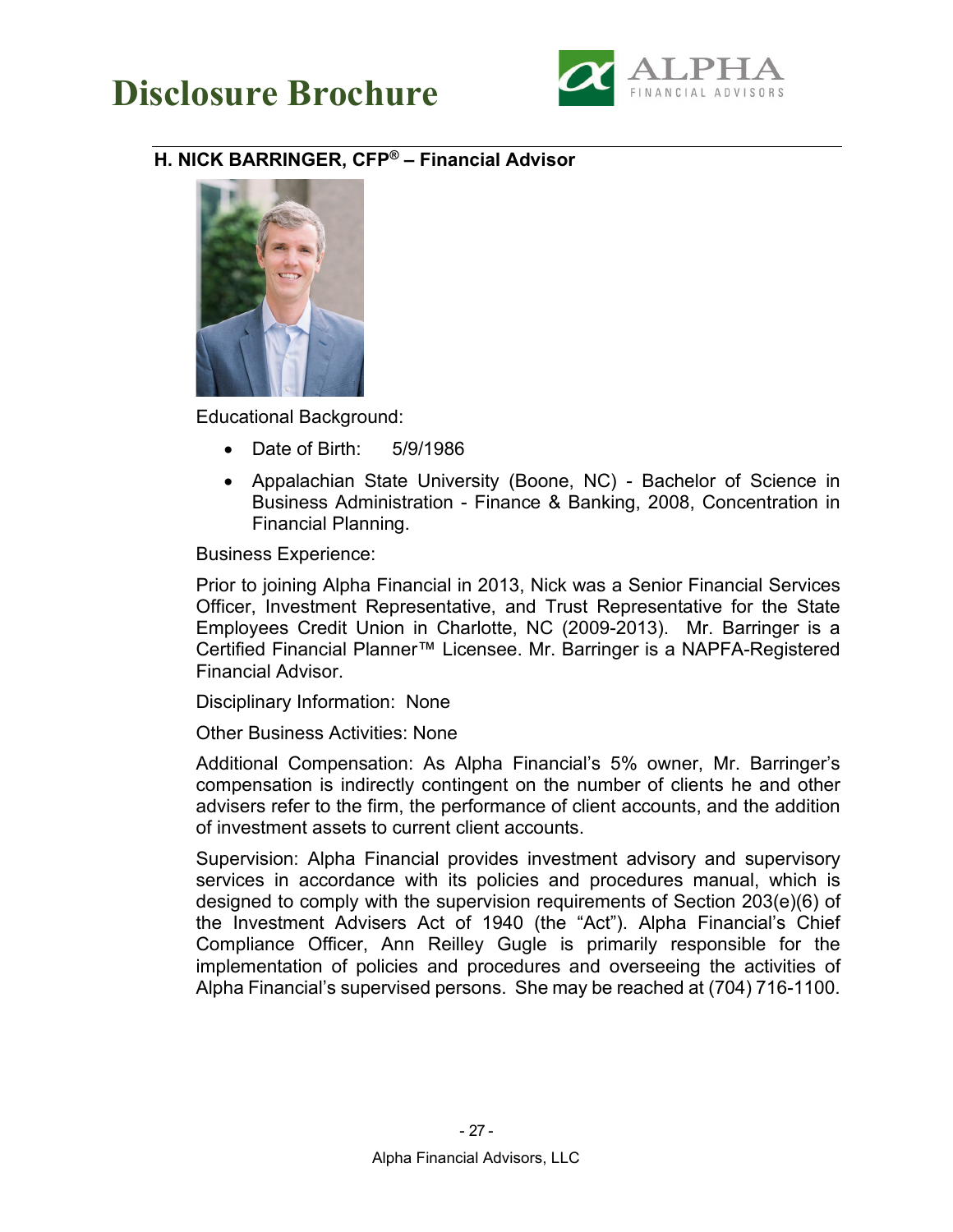

### <span id="page-32-0"></span>**MEGAN L. LOKITIS, CFP® – Financial Advisor**



Educational Background:

- Date of Birth: 01/30/1988
- The University of Georgia (Athens, GA) Bachelor of Science in Family and Consumer Sciences – Family Financial Planning, 2010.

Business Experience:

Prior to joining Alpha Financial in 2015, Megan was a Financial Advisor at Clearview Wealth Management in Charlotte, NC (2013-2015); a Financial Planner at Rinehart Wealth Management (2011-2013); and a Planning Associate at The Daniel Financial Group (2010-2011). Ms. Lokitis is a Certified Financial Planner™ Licensee. Ms. Lokitis is a NAPFA-Registered Financial Advisor.

Disciplinary Information: None

Other Business Activities: None

Additional Compensation: None

Supervision: Alpha Financial provides investment advisory and supervisory services in accordance with its policies and procedures manual, which is designed to comply with the supervision requirements of Section 203(e)(6) of the Investment Advisers Act of 1940 (the "Act"). Alpha Financial's Chief Compliance Officer, Ann Reilley Gugle is primarily responsible for the implementation of policies and procedures and overseeing the activities of Alpha Financial's supervised persons. She may be reached at (704) 716-1100.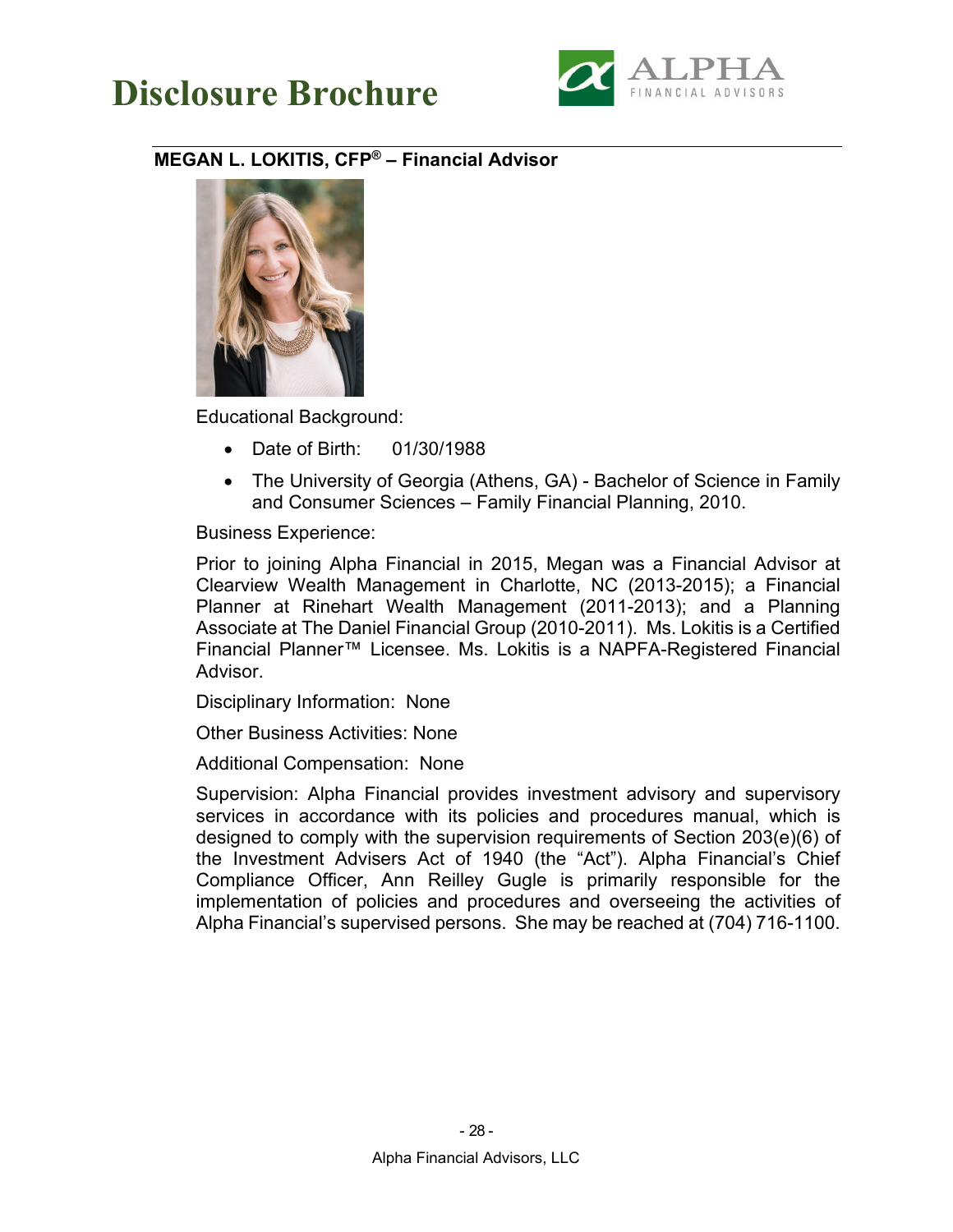



#### <span id="page-33-0"></span>**JANICE A. MCGUNNIGLE, CFP®, CTFA – Financial Advisor**



Educational Background:

- Date of Birth: 01/08/1978
- Saint Anselm College (Manchester, NH) Bachelor of Science in Business, 2000
- Cannon Financial Institute Trust School, 2005
- Boston University Center for Professional Education Financial Planning, 2008

Business Experience:

Prior to joining Alpha Financial in 2019, Janice was a Wealth Manager at Modera Wealth Management in Charlotte, NC (2018-2019); a Wealth Manager at Matrix Wealth Advisors in Charlotte, NC (2017-2018); a Financial Planner at Matrix Wealth Advisors in Charlotte, NC (2008-2017); a Support Desk Administrator at Impact Technologies Group in Charlotte, NC (2007-2008); a Trust Officer at Cambridge Trust Company in Cambridge, MA (2006-2007); an Assistant Trust Officer at Cambridge Trust Company in Cambridge, MA (2004- 2006); a Trust Administrator at Cambridge Trust Company in Cambridge, MA (2002-2004); a Senior Relationship Administrator at Fleet National Bank in Boston, MA (2001-2002); and a Fund Accountant at Fidelity Investments in Boston, MA (2000-2001). Ms. McGunnigle is a Certified Financial Planner™ Licensee and Certified Trust and Financial Advisor. Ms. McGunnigle is a NAPFA-Registered Financial Advisor.

Disciplinary Information: None

Other Business Activities: None

Additional Compensation: None

Supervision: Alpha Financial provides investment advisory and supervisory services in accordance with its policies and procedures manual, which is designed to comply with the supervision requirements of Section 203(e)(6) of the Investment Advisers Act of 1940 (the "Act"). Alpha Financial's Chief